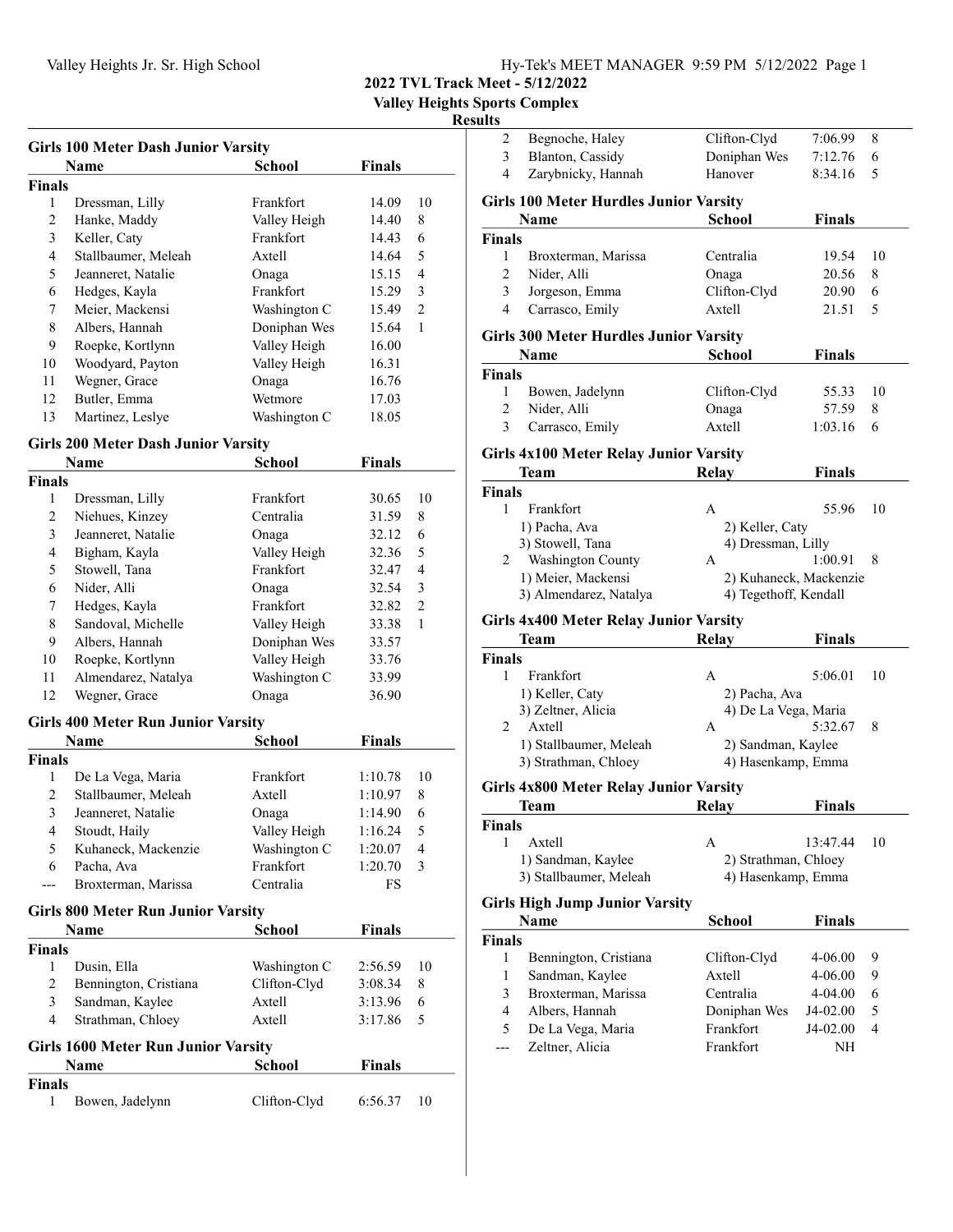| Hy-Tek's MEET MANAGER 9:59 PM 5/12/2022 Page 2 |  |  |  |
|------------------------------------------------|--|--|--|
|------------------------------------------------|--|--|--|

2022 TVL Track Meet - 5/12/2022

Valley Heights Sports Complex

### Results

|                | <b>Girls Pole Vault Junior Varsity</b>   |               |               |                |
|----------------|------------------------------------------|---------------|---------------|----------------|
|                | Name                                     | <b>School</b> | <b>Finals</b> |                |
| <b>Finals</b>  |                                          |               |               |                |
| 1              | Stowell, Tana                            | Frankfort     | 7-00.00       | 10             |
| 2              | Dusin, Ella                              | Washington C  | $6 - 06.00$   | 8              |
| 3              | Pacha, Ava                               | Frankfort     | J6-00.00      | 6              |
| 4              | Zeltner, Alicia                          | Frankfort     | J6-00.00      | 5              |
|                | <b>Girls Long Jump Junior Varsity</b>    |               |               |                |
|                | Name                                     | <b>School</b> | <b>Finals</b> |                |
| <b>Finals</b>  |                                          |               |               |                |
| 1              | Hanke, Maddy                             | Valley Heigh  | 14-07.00      | 10             |
| $\overline{c}$ | Hedges, Kayla                            | Frankfort     | 13-06.00      | 8              |
| 3              | Tegethoff, Kendall                       | Washington C  | 13-01.00      | 6              |
| 4              | Sandoval, Michelle                       | Valley Heigh  | J12-07.00     | 5              |
| 5              | Almendarez, Natalya                      | Washington C  | J12-07.00     | $\overline{4}$ |
| 6              | Armstrong, Isabel                        | Frankfort     | 11-03.50      | 3              |
|                | <b>Girls Triple Jump Junior Varsity</b>  |               |               |                |
|                | <b>Name</b>                              | <b>School</b> | <b>Finals</b> |                |
| <b>Finals</b>  |                                          |               |               |                |
| 1              | Stoudt, Haily                            | Valley Heigh  | 28-09.00      | 10             |
| $\overline{c}$ | Jeanneret, Natalie                       | Onaga         | 24-00.00      | 8              |
|                | <b>Girls Shot Put Junior Varsity</b>     |               |               |                |
|                | Name                                     | <b>School</b> | <b>Finals</b> |                |
| <b>Finals</b>  |                                          |               |               |                |
| 1              | Steinfort, Audra                         | Valley Heigh  | 29-01.50      | 10             |
| 2              | Huerta, Marcella                         | Linn          | 28-06.50      | 8              |
| 3              | Affolter, Hailie                         | Clifton-Clyd  | 28-04.50      | 6              |
| $\overline{4}$ | Combs, Katelynn                          | Frankfort     | 27-01.00      | 5              |
| 5              | Helmstetter, Madison                     | Doniphan Wes  | 26-02.00      | 4              |
| 6              | Bigham, Kayla                            | Valley Heigh  | 25-05.50      | 3              |
| 7              | Damman, Polly                            | Clifton-Clyd  | 24-08.00      | $\overline{2}$ |
| 8              | Johll, Samantha                          | Frankfort     | 24-01.00      | 1              |
| 9              | Helms, Kealey                            | Washington C  | 24-00.50      |                |
| 10             | Castro, Cindy                            | Linn          | 23-10.00      |                |
| 11             | Lybarger, Alliyah                        | Axtell        | 23-07.50      |                |
| 12             | Larson, Karis                            | Wetmore       | 23-06.50      |                |
| 13             | Kolle, Amber                             | Linn          | 23-03.50      |                |
| 14             | Miner, Kaylynn                           | Doniphan Wes  | 23-02.00      |                |
| 15             | Foote, Kaylee                            | Wetmore       | 22-09.50      |                |
| 16             | Smith, Malaysia                          | Frankfort     | 22-07.00      |                |
| 17             | Collins, Faith                           | Doniphan Wes  | 22-05.00      |                |
| 18             | Niehues, Kinzey                          | Centralia     | 21-10.50      |                |
| 19             | Marroquin, Kasha                         | Washington C  | 21-03.00      |                |
| 20             | Hasenkamp, Emma                          | Axtell        | 21-02.50      |                |
| 21             | Howell, Leslie                           | Randolph Blu  | 19-02.50      |                |
| 22             | Martinez, Leslye                         | Washington C  | 16-03.00      |                |
|                | <b>Girls Discus Throw Junior Varsity</b> |               |               |                |
|                | Name                                     | School        | <b>Finals</b> |                |
| <b>Finals</b>  |                                          |               |               |                |
| 1              | Affolter, Hailie                         | Clifton-Clyd  | 89-10         | 10             |
| $\overline{2}$ | Damman, Polly                            | Clifton-Clyd  | 84-04.50      | 8              |
| 3              | Keller, Caty                             | Frankfort     | 82-07         | 6              |

| 4  | Helmstetter, Madison | Doniphan Wes | 81-04     | 5 |
|----|----------------------|--------------|-----------|---|
| 5  | Larson, Karis        | Wetmore      | 78-01     | 4 |
| 6  | Niehues, Kinzey      | Centralia    | $69-03$   | 3 |
| 7  | Smith, Malaysia      | Frankfort    | 69-00     | 2 |
| 8  | Collins, Faith       | Doniphan Wes | 68-10.50  | 1 |
| 9  | Miner, Kaylynn       | Doniphan Wes | 66-05.50  |   |
| 10 | Hammond, Mylee       | Clifton-Clyd | 63-04     |   |
| 11 | Kolle, Amber         | Linn         | 62-09     |   |
| 12 | Woodyard, Paige      | Valley Heigh | 62-03.50  |   |
| 13 | Castro, Cindy        | Linn         | 61-02     |   |
| 13 | Foote, Kaylee        | Wetmore      | 61-02     |   |
| 15 | Lybarger, Alliyah    | Axtell       | 58-10.50  |   |
| 16 | Hasenkamp, Emma      | Axtell       | 56-08.50  |   |
| 17 | Meier, Mackensi      | Washington C | 53-11     |   |
| 18 | Wegner, Grace        | Onaga        | 49-09     |   |
| 19 | Howell, Leslie       | Randolph Blu | 47-06.75  |   |
| 20 | Reichers, Kylee      | Washington C | $32 - 03$ |   |

# Girls Javelin Throw Junior Varsity

|               | Name                         | School       | Finals  |    |
|---------------|------------------------------|--------------|---------|----|
| <b>Finals</b> |                              |              |         |    |
| 1             | Schreiner, Larissa           | Frankfort    | 90-09   | 10 |
| 2             | Wernecke, Arabella           | Clifton-Clyd | 87-08   | 8  |
| 3             | Hammond, Mylee               | Clifton-Clyd | 82-09   | 6  |
| 4             | Jorgeson, Emma               | Clifton-Clyd | 76-04   | 5  |
| 5             | Kolle, Amber                 | Linn         | 74-08   | 4  |
| 6             | Huerta, Marcella             | Linn         | 74-02   | 3  |
| 7             | Roepke, Kortlynn             | Valley Heigh | 73-09   | 2  |
| 8             | Strathman, Chloey            | Axtell       | 71-06   | 1  |
| 9             | Steinfort, Audra             | Valley Heigh | 71-03   |    |
| 10            | Larson, Karis                | Wetmore      | 70-00   |    |
| 11            | Niehues, Kinzey              | Centralia    | 67-07   |    |
| 11            | Kuhaneck, Mackenzie          | Washington C | 67-07   |    |
| 13            | Bigham, Kayla                | Valley Heigh | 64-07   |    |
| 14            | Combs, Katelynn              | Frankfort    | $63-10$ |    |
| 15            | Helms, Kealey                | Washington C | 58-04   |    |
| 16            | Nider, Alli                  | Onaga        | 57-10   |    |
|               | Girls 100 Meter Dash Varsity |              |         |    |

|    | Name                | <b>School</b> | <b>Prelims</b> |
|----|---------------------|---------------|----------------|
|    | Preliminaries       |               |                |
| 1  | Zoeller, Landry     | Randolph Blu  | 13.05q         |
| 2  | Osterman, Jessica   | Clifton-Clyd  | 13.55q         |
| 3  | Kruse, Emma         | Hanover       | 13.57q         |
| 4  | Young, Breeanna     | Randolph Blu  | 13.64q         |
| 5  | Bates, Brianna      | Onaga         | 13.69q         |
| 6  | Horner, Allie       | Doniphan Wes  | 13.69q         |
| 7  | Weber, Emerson      | Troy          | 13.72q         |
| 8  | Franken, Allie      | Troy          | 13.82g         |
| 9  | Toerber, Maggie     | Valley Heigh  | 13.85          |
| 10 | Steinbrock, Lillian | Clifton-Clyd  | 13.97          |
| 11 | Johnson, Jaidyn     | Troy          | 14.26          |
| 12 | Lister, Kenidy      | Randolph Blu  | 14.34          |
| 13 | Bussmann, Joee      | Frankfort     | 14.36          |
| 14 | Nichols, Rylie      | Wetmore       | 14.45          |
| 15 | Wurtz, Morgan       | Linn          | 14.50          |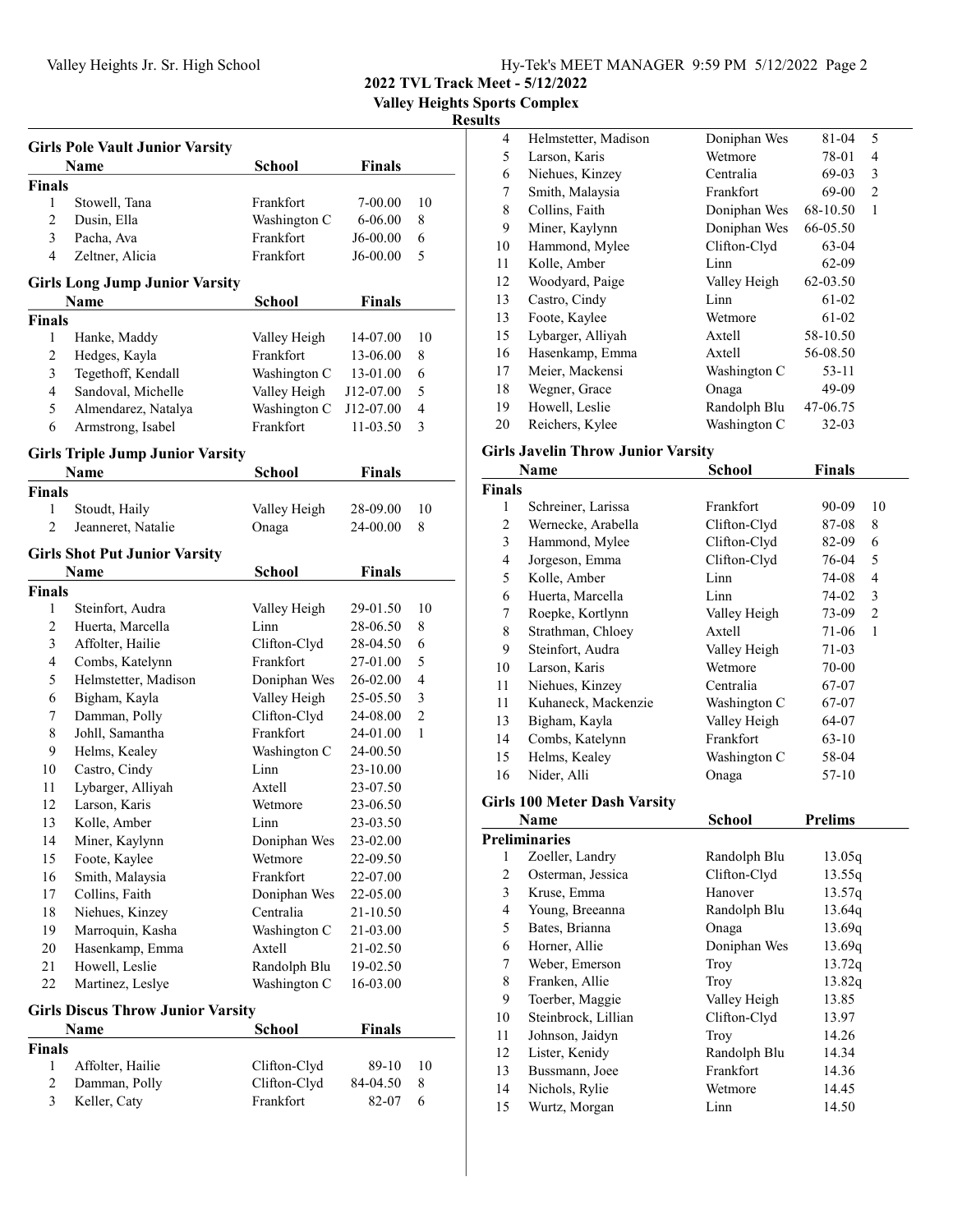| Hy-Tek's MEET MANAGER 9:59 PM 5/12/2022 Page 3 |  |  |  |
|------------------------------------------------|--|--|--|
|------------------------------------------------|--|--|--|

2022 TVL Track Meet - 5/12/2022

Valley Heights Sports Complex

| Preliminaries  (Girls 100 Meter Dash Varsity) |                                     |               |                         |  |
|-----------------------------------------------|-------------------------------------|---------------|-------------------------|--|
|                                               | <b>Name</b>                         | <b>School</b> | <b>Prelims</b>          |  |
| 16                                            | Miller, Kori                        | Washington C  | 14.53                   |  |
| 17                                            | Moses, Amelia                       | Randolph Blu  | 14.70                   |  |
| 18                                            | Rencin, Reanna                      | Hanover       | 14.76                   |  |
| 19                                            | Reno, Taygen                        | Doniphan Wes  | 14.77                   |  |
| 20                                            | Bloom, Faith                        | Wetmore       | 14.92                   |  |
| 21                                            | Jueneman, Kinsley                   | Hanover       | 14.95                   |  |
| 22                                            | Corkill, Eve                        | Randolph Blu  | 15.10                   |  |
| 23                                            | Simmons, Mandy                      | Washington C  | 15.20                   |  |
| 24                                            | Portenier, Sarah                    | Washington C  | 15.22                   |  |
| 25                                            | Houghton, Sara                      | Troy          | 16.46                   |  |
|                                               | <b>Girls 100 Meter Dash Varsity</b> |               |                         |  |
|                                               | Name                                | <b>School</b> | <b>Finals</b>           |  |
| <b>Finals</b>                                 |                                     |               |                         |  |
| 1                                             | Zoeller, Landry                     | Randolph Blu  | 13.05<br>10             |  |
| 2                                             | Kruse, Emma                         | Hanover       | 8<br>13.40              |  |
| 3                                             | Horner, Allie                       | Doniphan Wes  | 13.43<br>6              |  |
| 4                                             | Osterman, Jessica                   | Clifton-Clyd  | 5<br>13.49              |  |
| 5                                             | Young, Breeanna                     | Randolph Blu  | 4<br>13.65              |  |
| 6                                             | Bates, Brianna                      | Onaga         | 13.78<br>3              |  |
| 7                                             | Weber, Emerson                      | Troy          | $\mathfrak{2}$<br>13.79 |  |
| 8                                             | Franken, Allie                      | Troy          | 1<br>13.96              |  |
|                                               |                                     |               |                         |  |
|                                               | <b>Girls 200 Meter Dash Varsity</b> |               |                         |  |
|                                               | Name                                | <b>School</b> | <b>Prelims</b>          |  |
|                                               | <b>Preliminaries</b>                |               |                         |  |
| 1                                             | Jueneman, Anna                      | Hanover       | 27.62q                  |  |
| 2                                             | Kramer, Tatum                       | Centralia     | 28.64q                  |  |
| 3                                             | Porter, Brooke                      | Valley Heigh  | 28.95q                  |  |
| 4                                             | Kruse, Emma                         | Hanover       | 29.09q                  |  |
| 5                                             | Osterman, Jessica                   | Clifton-Clyd  | 29.41q                  |  |
| 6                                             | Bates, Brianna                      | Onaga         | 29.53q                  |  |
| 7                                             | Winter, Jaci                        | Clifton-Clyd  | 30.59q                  |  |
| 8                                             | Horner, Allie                       | Doniphan Wes  | 30.68q                  |  |
| 9                                             | Weber, Emerson                      | Troy          | 30.91                   |  |
| 10                                            | Rencin, Reanna                      | Hanover       | 31.25                   |  |
| 11                                            | Johnson, Jaidyn                     | Troy          | 31.27                   |  |
| 12                                            | Thalmann, Ella                      | Linn          | 31.30                   |  |
| 13                                            | Lister, Kenidy                      | Randolph Blu  | 31.68                   |  |
| 14                                            | Nichols, Rylie                      | Wetmore       | 31.84                   |  |
| 15                                            | Corkill, Eve                        | Randolph Blu  | 32.02                   |  |
| 16                                            | Horner, Jaycee                      | Troy          | 32.09                   |  |
| 17                                            | Reno, Taygen                        | Doniphan Wes  | 32.15                   |  |
| 18                                            | Portenier, Sarah                    | Washington C  | 32.60                   |  |
| 19                                            | Beikman, Hope                       | Linn          | 32.87                   |  |
| 20                                            | Simmons, Mandy                      | Washington C  | 33.10                   |  |
| 21                                            | Bloom, Faith                        | Wetmore       | 34.12                   |  |
| 22                                            | Houghton, Sara                      | Troy          | 36.07                   |  |
|                                               | <b>Girls 200 Meter Dash Varsity</b> |               |                         |  |
|                                               | Name                                | <b>School</b> | Finals                  |  |
| <b>Finals</b>                                 |                                     |               |                         |  |
| $\mathbf{1}$                                  | Jueneman, Anna                      | Hanover       | 10<br>27.02             |  |
| $\overline{c}$                                | Kruse, Emma                         | Hanover       | 28.26<br>8              |  |
|                                               |                                     |               |                         |  |

| sults                   |                                     |                 |               |                         |
|-------------------------|-------------------------------------|-----------------|---------------|-------------------------|
| 3                       | Kramer, Tatum                       | Centralia       | 28.28         | 6                       |
| $\overline{4}$          | Osterman, Jessica                   | Clifton-Clyd    | 28.64         | 5                       |
| 5                       | Horner, Allie                       | Doniphan Wes    | 29.36         | $\overline{4}$          |
| 6                       | Winter, Jaci                        | Clifton-Clyd    | 29.63         | 3                       |
| 7                       | Bates, Brianna                      | Onaga           | 29.73         | $\overline{c}$          |
|                         |                                     |                 |               |                         |
|                         | <b>Girls 400 Meter Run Varsity</b>  |                 |               |                         |
|                         | Name                                | <b>School</b>   | <b>Finals</b> |                         |
| <b>Finals</b>           |                                     |                 |               |                         |
| 1                       | Jueneman, Anna                      | Hanover         | 1:00.54       | 10                      |
| $\mathfrak{2}$          | Tholstrup, Kiersten                 | Washington C    | 1:02.47       | 8                       |
| 3                       | Kramer, Tatum                       | Centralia       | 1:03.14       | 6                       |
| 4                       | Kruse, Emma                         | Hanover         | 1:04.47       | 5                       |
| 5                       | Beikmann, Claire                    | Linn            | 1:04.76       | 4                       |
| 6                       | Beier, Megan                        | Linn            | 1:06.86       | 3                       |
| 7                       | Toerber, Maggie                     | Valley Heigh    | 1:07.00       | $\overline{2}$          |
| $\,$ $\,$               | Steinfort, Abigail                  | Valley Heigh    | 1:08.16       | 1                       |
| 9                       | Bates, Brianna                      | Onaga           | 1:08.20       |                         |
| 10                      | Sorell, Elisa                       | Clifton-Clyd    | 1:10.38       |                         |
| 11                      | Toerber, Catherine                  | Valley Heigh    | 1:10.97       |                         |
| 12                      | Horner, Jaycee                      | Troy            | 1:13.48       |                         |
| 13                      | Moses, Amelia                       | Randolph Blu    | 1:13.64       |                         |
| 14                      | Simmons, Mandy                      | Washington C    | 1:15.37       |                         |
| 15                      | Fuemmeler, Eva                      | Troy            | 1:15.70       |                         |
| 16                      | Portenier, Sarah                    | Washington C    | 1:16.89       |                         |
|                         | <b>Girls 800 Meter Run Varsity</b>  |                 |               |                         |
|                         | Name                                | <b>School</b>   | <b>Finals</b> |                         |
| <b>Finals</b>           |                                     |                 |               |                         |
| 1                       | Williams, Elle                      | Doniphan Wes    | 2:27.47       | 10                      |
| $\mathfrak{2}$          | Zarybnicky, Michelle                | Hanover         | 2:33.13       | 8                       |
| 3                       | Baker, McKenzie                     | Washington C    | 2:33.16       | 6                       |
| $\overline{4}$          | Beikmann, Claire                    | Linn            | 2:37.30       | 5                       |
| 5                       | Parthemer, Taryn                    | Frankfort       | 2:45.66       | 4                       |
| 6                       | Leatherman, Lena                    | Doniphan Wes    | 2:50.32       | 3                       |
| 7                       | Toerber, Anne                       | Valley Heigh    | 2:50.69       | $\overline{c}$          |
| 8                       | Schirza, Emma                       | Axtell          | 2:51.80       | 1                       |
| 9                       | Bowser, Paige                       | Clifton-Clyd    | 3:07.62       |                         |
| 10                      | McClellan, Lily                     | Axtell          | 3:10.53       |                         |
| 11                      | Lybarger, Ariannah                  | Axtell          | 3:46.54       |                         |
|                         | <b>Girls 1600 Meter Run Varsity</b> |                 |               |                         |
|                         | Name                                | School          | <b>Finals</b> |                         |
| <b>Finals</b>           |                                     |                 |               |                         |
| 1                       | Williams, Elle                      | Doniphan Wes    | 5:52.64       | 10                      |
| $\mathfrak{2}$          | Zarybnicky, Michelle                | Hanover         | 6:10.94       | 8                       |
| 3                       | Wiggli, Lani                        | Wetmore         | 6:27.02       | 6                       |
| $\overline{\mathbf{4}}$ | Kostal, Audrey                      | Axtell          | 6:27.12       | 5                       |
| 5                       | Toerber, Anne                       | Valley Heigh    | 6:32.65       | $\overline{\mathbf{4}}$ |
| 6                       | Jueneman, Kinsley                   | Hanover         | 6:36.13       | 3                       |
| 7                       | Leatherman, Lena                    | Doniphan Wes    | 6:45.25       | 2                       |
| 8                       | Mueller, Kelsay                     | Linn            | 6:47.15       | 1                       |
| 9                       |                                     | Doniphan Wes    |               |                         |
|                         | Gobin, Aly                          |                 | 6:56.72       |                         |
| 10<br>11                | Grable, Macy<br>Sanzone, Beatrice   | Troy<br>Wetmore | 7:07.21       |                         |
| 12                      |                                     |                 | 7:36.99       |                         |
|                         | Lybarger, Ariannah                  | Axtell          | 8:08.72       |                         |
|                         |                                     |                 |               |                         |
|                         |                                     |                 |               |                         |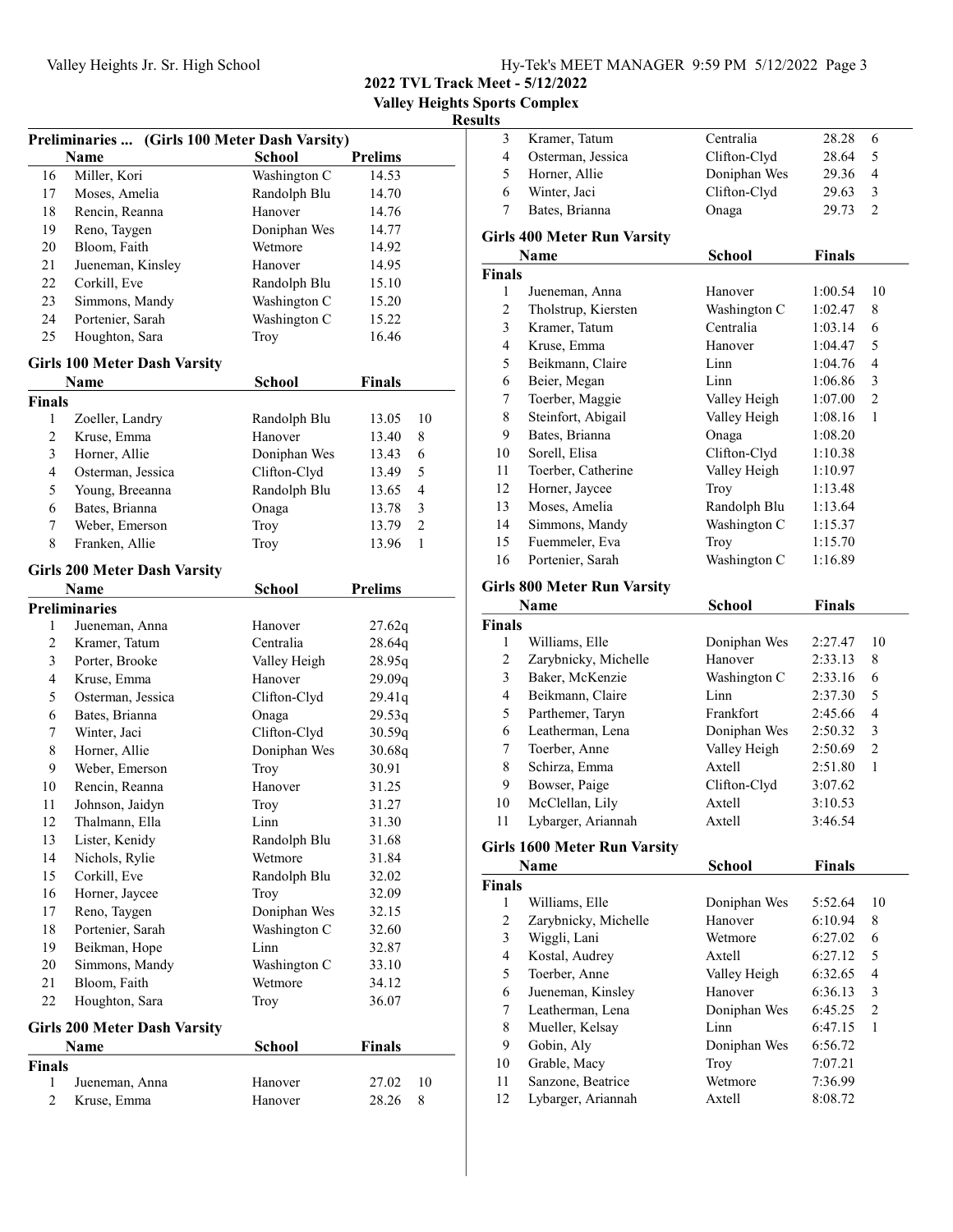| Hy-Tek's MEET MANAGER 9:59 PM 5/12/2022 Page 4 |  |  |
|------------------------------------------------|--|--|
|                                                |  |  |

Valley Heights Sports Complex

## **Results**

|               | <b>Girls 3200 Meter Run Varsity</b>    |                        |               |                |
|---------------|----------------------------------------|------------------------|---------------|----------------|
|               | Name                                   | School                 | Finals        |                |
| <b>Finals</b> |                                        |                        |               |                |
| 1             | Williams, Elle                         | Doniphan Wes           | 12:28.54      | 10             |
| 2             | Buessing, Aspen                        | Axtell                 | 13:15.90      | 8              |
| 3             | Allen, Morgan                          | Centralia              | 13:53.90      | 6              |
| 4             | Jueneman, Kinsley                      | Hanover                | 13:55.45      | 5              |
| 5             | Grable, Gracie                         | Troy                   | 13:56.67      | 4              |
| 6             | Gobin, Aly                             | Doniphan Wes           | 14:26.18      | 3              |
|               | <b>Girls 100 Meter Hurdles Varsity</b> |                        |               |                |
|               | Name                                   | School                 | <b>Finals</b> |                |
| <b>Finals</b> |                                        |                        |               |                |
| 1             | Atkins, Ceegan                         | Hanover                | 15.42         | 10             |
| 2             | Goeckel, Addy                          | Washington C           | 16.09         | 8              |
| 3             | Cole, Claire                           | Doniphan Wes           | 16.25         | 6              |
| 4             | Smith, Kylie                           | Axtell                 | 17.74         | 5              |
| 5             | Dalinghaus, Alexis                     | Frankfort              | 17.77         | 4              |
| 6             | Deters, Oen                            | Centralia              | 19.80         | 3              |
|               | <b>Girls 300 Meter Hurdles Varsity</b> |                        |               |                |
|               | Name                                   | <b>School</b>          | <b>Finals</b> |                |
| <b>Finals</b> |                                        |                        |               |                |
| 1             | Atkins, Ceegan                         | Hanover                | 46.77         | 10             |
| 2             | Goeckel, Addy                          | Washington C           | 49.93         | 8              |
| 3             | Cole, Claire                           | Doniphan Wes           | 50.45         | 6              |
| 4             | Hardwick, Emma                         | Frankfort              | 50.90         | 5              |
| 5             | Ebert, Breleigh                        | Frankfort              | 51.11         | 4              |
| 6             | Smith, Kylie                           | Axtell                 | 52.31         | 3              |
| 7             | Dalinghaus, Alexis                     | Frankfort              | 53.13         | $\overline{2}$ |
|               | <b>Girls 4x100 Meter Relay Varsity</b> |                        |               |                |
|               | Team                                   | <b>Relay</b>           | <b>Finals</b> |                |
| <b>Finals</b> |                                        |                        |               |                |
| 1             | Hanover                                | A                      | 51.16         | 10             |
|               | 1) Kruse, Emma                         | 2) Jueneman, Allison   |               |                |
|               | 3) Jueneman, Anna                      | 4) Atkins, Ceegan      |               |                |
| 2             | Frankfort                              | А                      | 52.77         | 8              |
|               | 1) Bussmann, Joee                      | 2) Studer, Ellie       |               |                |
|               | 3) Hardwick, Emma                      | 4) Gros, Hattie        |               |                |
| 3             | Centralia                              | A                      | 53.47         | 6              |
|               | 1) Becker, Raegan                      | 2) Flentie, Abbie      |               |                |
|               | 3) Haverkamp, Lena                     | 4) Kramer, Tatum       |               |                |
| 4             | Clifton-Clyde                          | А                      | 53.49         | 5              |
|               | 1) Osterman, Jessica                   | 2) Steinbrock, Lillian |               |                |
|               | 3) Wurtz, Shea                         | 4) Winter, Jaci        |               |                |
| 5             | Valley Heights                         | A                      | 53.93         | 4              |
|               | 1) Vermetten, Maddy                    | 2) Smith, Taya         |               |                |
|               | 3) Toerber, Maggie                     | 4) Porter, Brooke      |               |                |
| 6             | Washington County                      | A                      | 54.15         | 3              |
|               | 1) Boykin, Briahna                     | 2) Tholstrup, Kiersten |               |                |
|               | 3) Hoover, Jesse                       | 4) Boykin, Alexandria  |               |                |
| 7             | Troy                                   | A                      | 55.65         | 2              |
|               | 1) Franken, Allie                      | 2) Weber, Emerson      |               |                |
|               | 3) Johnson, Jaidyn                     | 4) Brown, Audrey       |               |                |
|               |                                        |                        |               |                |

| นเเร          |                                        |                 |                        |              |
|---------------|----------------------------------------|-----------------|------------------------|--------------|
| 8             | Linn                                   | А               | 56.98                  | $\mathbf{1}$ |
|               | 1) Wurtz, Morgan                       |                 | 2) Thalmann, Ella      |              |
|               | 3) Beikman, Hope                       | 4) Beier, Megan |                        |              |
|               |                                        |                 |                        |              |
|               | <b>Girls 4x400 Meter Relay Varsity</b> |                 |                        |              |
|               | Team                                   | Relay           | <b>Finals</b>          |              |
| <b>Finals</b> |                                        |                 |                        |              |
| $\mathbf{1}$  | Hanover                                | A               | 4:10.68                | 10           |
|               | 1) Jueneman, Allison                   |                 | 2) Atkins, Ceegan      |              |
|               | 3) Zarybnicky, Michelle                |                 | 4) Jueneman, Anna      |              |
| 2             | <b>Washington County</b>               | A               | 4:14.14                | 8            |
|               | 1) Tholstrup, Kiersten                 |                 | 2) Hoover, Jesse       |              |
|               | 3) Baker, McKenzie                     |                 | 4) Goeckel, Addy       |              |
| 3             | Frankfort                              | A               | 4:18.41                | 6            |
|               | 1) Ebert, Breleigh                     |                 | 2) Hardwick, Emma      |              |
|               | 3) Studer, Ellie                       | 4) Gros, Hattie |                        |              |
| 4             | Valley Heights                         | A               | 4:24.19                | 5            |
|               | 1) Vermetten, Maddy                    |                 | 2) Porter, Brooke      |              |
|               | 3) Smith, Taya                         |                 | 4) Steinfort, Abigail  |              |
| 5             | Centralia                              | A               | 4:25.13                | 4            |
|               | 1) Kramer, Tatum                       | 2) Deters, Oen  |                        |              |
|               | 3) Haverkamp, Lena                     |                 | 4) Flentie, Abbie      |              |
| 6             | Clifton-Clyde                          | A               | 4:28.11                | 3            |
|               | 1) Osterman, Jessica                   |                 | 2) Steinbrock, Lillian |              |
|               | 3) Sorell, Elisa                       |                 | 4) Sikes, Karysn       |              |
| 7             | Axtell                                 | A               | 4:40.85                | 2            |
|               | 1) Porting, Laney                      |                 | 2) Kostal, Audrey      |              |
|               | 3) Buessing, Aspen                     | 4) Smith, Kylie |                        |              |
| 8             | Linn                                   | A               | 4:42.37                | 1            |
|               | 1) Beier, Megan                        |                 | 2) Mueller, Kelsay     |              |
|               | 3) Beikman, Hope                       |                 | 4) Beikmann, Claire    |              |
| 9             | Randolph Blue Valley                   | A               | 4:45.93                |              |
|               | 1) Young, Breeanna                     |                 | 2) Lister, Kenidy      |              |
|               | 3) Moses, Amelia                       |                 | 4) Zoeller, Landry     |              |
|               |                                        |                 |                        |              |

## Girls 4x800 Meter Relay Varsity

|               | Team                     | Relav            | <b>Finals</b>         |  |
|---------------|--------------------------|------------------|-----------------------|--|
| <b>Finals</b> |                          |                  |                       |  |
| 1             | Frankfort                | А                | 10:47.74<br>10        |  |
|               | 1) Hardwick, Emma        | 2) Studer, Ellie |                       |  |
|               | 3) Parthemer, Taryn      | 4) Gros, Hattie  |                       |  |
| 2             | Valley Heights           | A                | 8<br>10:54.45         |  |
|               | 1) Vermetten, Maddy      |                  | 2) Toerber, Catherine |  |
|               | 3) Steinfort, Abigail    |                  | 4) Toerber, Anne      |  |
| 3             | <b>Washington County</b> | A                | 11:13.57<br>6         |  |
|               | 1) Boykin, Briahna       |                  | 2) Boykin, Alexandria |  |
|               | 3) Tholstrup, Kiersten   |                  | 4) Baker, McKenzie    |  |
| 4             | Centralia                | $\mathsf{A}$     | 11:33.47<br>5         |  |
|               | 1) Haverkamp, Lena       |                  | 2) Allen, Morgan      |  |
|               | 3) Stallbaumer, Monica   |                  | 4) Flentie, Abbie     |  |
| 5             | Axtell                   | A                | 11:38.00<br>4         |  |
|               | 1) Buessing, Aspen       |                  | 2) Schirza, Emma      |  |
|               | 3) Porting, Laney        |                  | 4) Kostal, Audrey     |  |
| 6             | Clifton-Clyde            | A                | 12:09.64<br>3         |  |
|               | 1) Begnoche, Haley       | 2) Girard, Jolie |                       |  |
|               | 3) Bowser, Paige         |                  | 4) Sikes, Whitley     |  |
|               |                          |                  |                       |  |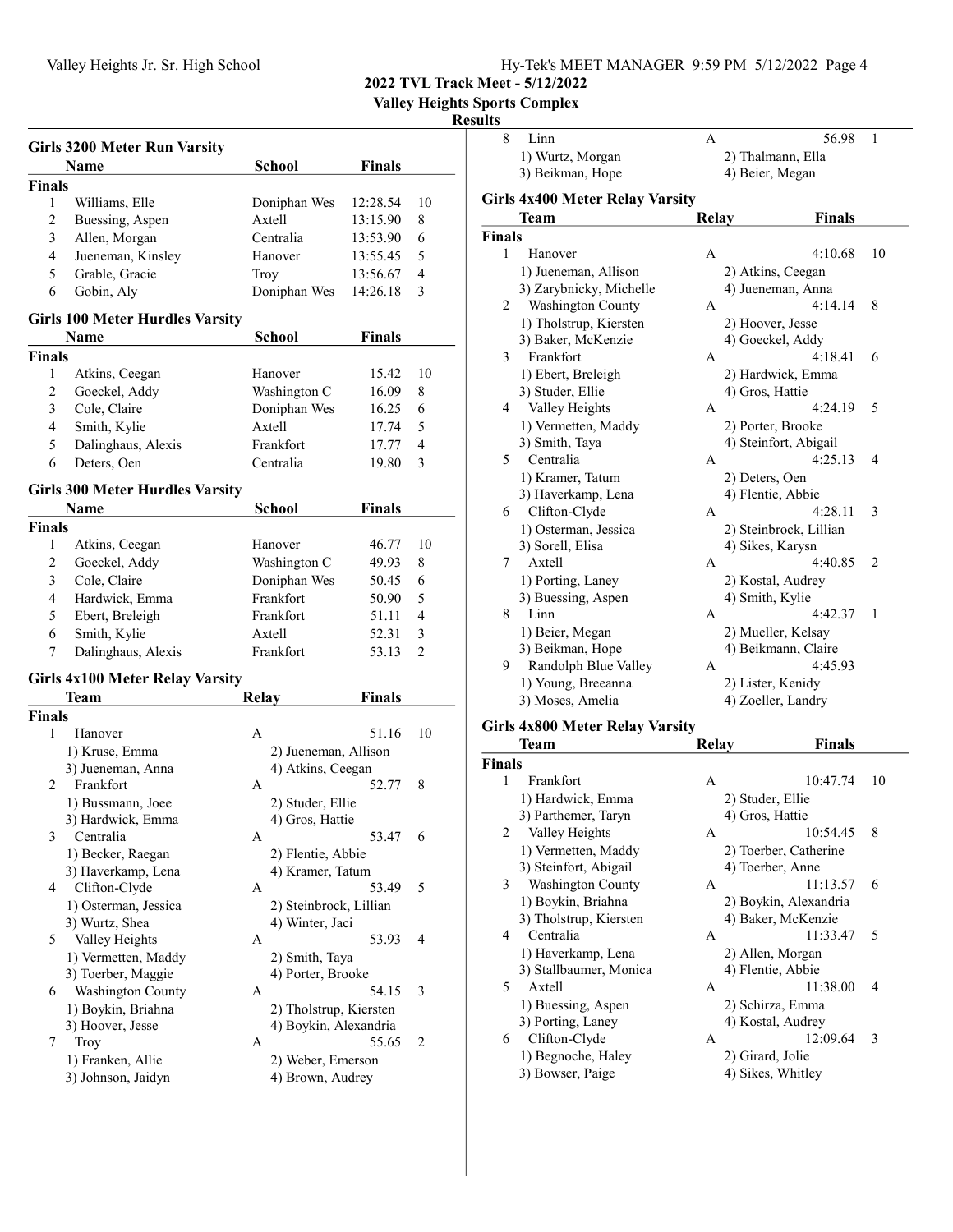Valley Heights Sports Complex

|               | <b>Team</b>                      | <b>Relay</b>              | <b>Finals</b> |                |
|---------------|----------------------------------|---------------------------|---------------|----------------|
| 7             | Troy                             | A                         | 12:52.55      | $\mathfrak{2}$ |
|               | 1) Brown, Audrey                 | 2) Grable, Gracie         |               |                |
|               | 3) Grable, Macy                  | 4) Horner, Jaycee         |               |                |
|               | <b>Girls High Jump Varsity</b>   |                           |               |                |
|               | Name                             |                           | <b>Finals</b> |                |
|               |                                  | School                    |               |                |
| <b>Finals</b> |                                  |                           |               |                |
| 1             | Cole, Claire                     | Doniphan Wes              | J5-02.00      | 10             |
| 2             | Becker, Raegan                   | Centralia                 | J5-02.00      | 8              |
| 3             | Thalmann, Ella                   | Linn                      | J5-00.00      | 6              |
| 4             | Porting, Laney                   | Axtell                    | J4-08.00      | 5              |
| 5             | Steinbrock, Lillian              | Clifton-Clyd              | J4-08.00      | 4              |
| 6             | Wurtz, Shea                      | Clifton-Clyd              | J4-08.00      | 3              |
| 7             | Brown, Audrey                    | Troy                      | 4-04.00       | 1.5            |
| 7             | Winter, Jaci                     | Clifton-Clyd              | 4-04.00       | 1.5            |
|               | <b>Girls Pole Vault Varsity</b>  |                           |               |                |
|               | Name                             | School                    | <b>Finals</b> |                |
| <b>Finals</b> |                                  |                           |               |                |
| 1             | Richard, Lillee                  |                           | J8-06.00      | 10             |
| 2             | Haverkamp, Lena                  | Washington C<br>Centralia | J8-00.00      | 8              |
| 3             |                                  | Clifton-Clyd              |               |                |
|               | Sikes, Whitley                   | Frankfort                 | J8-00.00      | 6              |
| 4             | Bussmann, Joee                   |                           | J7-06.00      | 5              |
| 5             | Studer, Ellie                    | Frankfort                 | J7-06.00      | 4              |
| 6             | Baker, McKenzie                  | Washington C              | J7-06.00      | 3              |
| 7             | Dalinghaus, Alexis               | Frankfort                 | J7-06.00      | $\overline{2}$ |
| 8             | Foster, Ali                      | Doniphan Wes              | J7-06.00      | 1              |
|               | <b>Girls Long Jump Varsity</b>   |                           |               |                |
|               | Name                             | School                    | <b>Finals</b> |                |
| <b>Finals</b> |                                  |                           |               |                |
| 1             | Zoeller, Landry                  | Randolph Blu              | 17-09.00      | 10             |
| 2             | Jueneman, Allison                | Hanover                   | 17-01.00      | 8              |
| 3             | Porter, Brooke                   | Valley Heigh              | 17-00.50      | 6              |
| 4             | Holle, Massey                    | Hanover                   | 16-10.50      | 5              |
| 5             | Young, Breeanna                  | Randolph Blu              | 16-08.50      | 4              |
| 6             | Boykin, Alexandria               | Washington C              | 16-04.50      | 3              |
| 7             | Becker, Raegan                   | Centralia                 | 16-01.50      | $\overline{c}$ |
| 8             | Miller, Kori                     | Washington C              | 15-06.00      | 1              |
| 9             |                                  |                           | 15-00.00      |                |
| 10            | Craig, Ruth                      | Washington C<br>Linn      | 14-09.50      |                |
|               | Wurtz, Morgan                    |                           |               |                |
| 11            | Parthemer, Taryn                 | Frankfort                 | 14-09.00      |                |
| 12            | Franken, Allie                   | Troy                      | 14-07.50      |                |
| 13            | Ebert, Breleigh                  | Frankfort                 | 14-05.50      |                |
| 14            | Sikes, Karysn                    | Clifton-Clyd              | 14-03.50      |                |
| 15            | Fuemmeler, Eva                   | Troy                      | 13-09.50      |                |
| 16            | Grable, Gracie                   | Troy                      | 12-06.50      |                |
|               | <b>Girls Triple Jump Varsity</b> |                           |               |                |
|               | Name                             | School                    | <b>Finals</b> |                |
| <b>Finals</b> |                                  |                           |               |                |
| 1             | Zoeller, Landry                  | Randolph Blu              | 37-01.00      | 10             |
| 2             | Cole, Claire                     | Doniphan Wes              | 35-08.00      | 8              |
| 3             | Young, Breeanna                  | Randolph Blu              |               | 6              |
|               |                                  |                           | J35-08.00     |                |
|               |                                  |                           |               |                |

| 4                                 | Jueneman, Allison             | Hanover       | 34-11.50      | 5                        |  |  |
|-----------------------------------|-------------------------------|---------------|---------------|--------------------------|--|--|
| 5                                 | Craig, Ruth                   | Washington C  | 34-02.50      | $\overline{\mathcal{L}}$ |  |  |
| 6                                 | Porting, Laney                | Axtell        | 33-07.50      | 3                        |  |  |
| 7                                 | Beikmann, Claire              | Linn          | 33-04.25      | $\overline{c}$           |  |  |
| 8                                 | Smith, Kylie                  | Axtell        | 33-00.25      | 1                        |  |  |
| 9                                 | Holle, Massey                 | Hanover       | 32-11.00      |                          |  |  |
| 10                                | Wurtz, Morgan                 | Linn          | 32-02.00      |                          |  |  |
| 11                                | Miller, Kori                  | Washington C  | 31-10.50      |                          |  |  |
| 12                                | Beier, Megan                  | Linn          | 31-08.00      |                          |  |  |
| 13                                | Sikes, Karysn                 | Clifton-Clyd  | 30-05.25      |                          |  |  |
| 14                                | Sorell, Elisa                 | Clifton-Clyd  | 30-05.00      |                          |  |  |
| 15                                | Fuemmeler, Eva                | Troy          | 30-01.00      |                          |  |  |
| 16                                | Fillmore, Taylor              | Wetmore       | 28-10.00      |                          |  |  |
| 17                                | Idol, H'Leigha                | Doniphan Wes  | 28-08.00      |                          |  |  |
| 18                                | Lister, Kenidy                | Randolph Blu  | 28-03.50      |                          |  |  |
| 19                                | Grable, Macy                  | Troy          | 28-03.00      |                          |  |  |
|                                   | <b>Girls Shot Put Varsity</b> |               |               |                          |  |  |
|                                   | Name                          | <b>School</b> | <b>Finals</b> |                          |  |  |
| <b>Finals</b>                     |                               |               |               |                          |  |  |
| 1                                 | Yungeberg, Emma               | Valley Heigh  | 40-00.00      | 10                       |  |  |
| $\overline{c}$                    | Sinn, Aliyah                  | Hanover       | 36-04.50      | 8                        |  |  |
| 3                                 | Nobert, Emma                  | Clifton-Clyd  | 35-03.00      | 6                        |  |  |
| 4                                 | Finlayson, Evyn               | Washington C  | 34-01.00      | 5                        |  |  |
| 5                                 | Thrasher, Haley               | Clifton-Clyd  | 31-03.50      | $\overline{4}$           |  |  |
| 6                                 | Kolle, Carissa                | Linn          | 30-08.00      | $\overline{\mathbf{3}}$  |  |  |
| 7                                 | Idol, H'Leigha                | Doniphan Wes  | 28-11.50      | $\overline{c}$           |  |  |
| $\,$ $\,$                         | Bergman, Kyra                 | Centralia     | J28-06.00     | $\mathbf{1}$             |  |  |
| 9                                 | Toole, Kady                   | Washington C  | J28-06.00     |                          |  |  |
| 10                                | Seleska, Kennedy              | Frankfort     | 28-03.00      |                          |  |  |
| 11                                | Beikmann, Camryn P.           | Linn          | 27-06.00      |                          |  |  |
| 12                                | Schirza, Emma                 | Axtell        | 26-10.00      |                          |  |  |
| 13                                | Joseph, Morgan                | Frankfort     | 26-08.50      |                          |  |  |
| 14                                | Broxterman, Taylor            | Axtell        | 26-07.00      |                          |  |  |
| 15                                | Wright, Isabel                | Randolph Blu  | 26-00.00      |                          |  |  |
| 15                                | Claycamp, Kaitlyn             | Wetmore       | 26-00.00      |                          |  |  |
| 17                                | Vandiver, Rachel              | Wetmore       | 24-02.00      |                          |  |  |
| 18                                | Franken, Kamryn               | Troy          | 23-07.00      |                          |  |  |
| 19                                | Lybarger, Ariannah            | Axtell        | 23-04.50      |                          |  |  |
| 20                                | Tegethoff, Malorie            | Washington C  | 22-05.50      |                          |  |  |
| 21                                | Jeschke, Caydence             | Troy          | 21-00.00      |                          |  |  |
|                                   |                               |               |               |                          |  |  |
| <b>Girls Discus Throw Varsity</b> |                               |               |               |                          |  |  |
|                                   | Name                          | <b>School</b> | <b>Finals</b> |                          |  |  |
| Finals                            |                               |               |               |                          |  |  |

| inals          |                     |              |           |    |
|----------------|---------------------|--------------|-----------|----|
| 1              | Yungeberg, Emma     | Valley Heigh | 133-10    | 10 |
| $\overline{c}$ | Vermetten, Maddy    | Valley Heigh | 130-02    | 8  |
| 3              | Sinn, Aliyah        | Hanover      | 115-04    | 6  |
| 4              | Kolle, Carissa      | Linn         | 113-11    | 5  |
| 5              | Benne, Halle        | Clifton-Clyd | 100-05.25 | 4  |
| 6              | Thrasher, Haley     | Clifton-Clyd | 94-11     | 3  |
| 7              | Finlayson, Evyn     | Washington C | 93-06     | 2  |
| 8              | Bergman, Kyra       | Centralia    | 91-07.50  | 1  |
| 9              | Ohlsen, Katelyn     | Centralia    | 87-07.50  |    |
| 10             | Beikmann, Camryn P. | Linn         | 86-04     |    |
| 11             | Kee, Clara          | Frankfort    | 83-07.50  |    |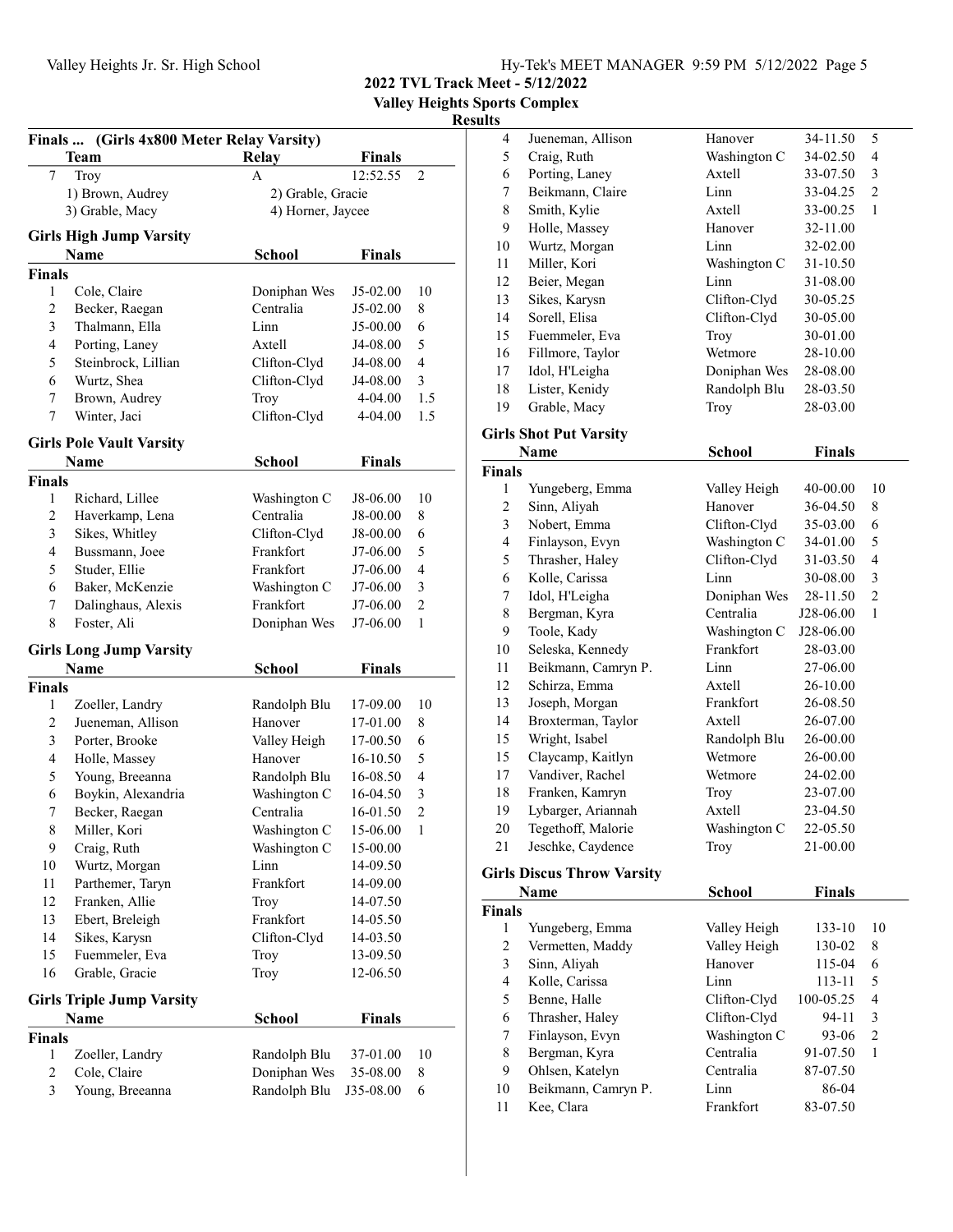2022 TVL Track Meet - 5/12/2022

Valley Heights Sports Complex

|                | Finals  (Girls Discus Throw Varsity)      |               |               |                |
|----------------|-------------------------------------------|---------------|---------------|----------------|
|                | Name                                      | <b>School</b> | <b>Finals</b> |                |
| 12             | Hoover, Jesse                             | Washington C  | 80-09         |                |
| 13             | Toole, Kady                               | Washington C  | 77-01         |                |
| 14             | Strathman, Kenzie                         | Wetmore       | 75-00         |                |
| 15             | Broxterman, Taylor                        | Axtell        | 74-10.50      |                |
| 16             | Claycamp, Kaitlyn                         | Wetmore       | 71-10.50      |                |
| 17             | Idol, H'Leigha                            | Doniphan Wes  | 69-08         |                |
| 18             | Blaske, Sydney                            | Onaga         | 67-11.50      |                |
| 19             | Vandiver, Rachel                          | Wetmore       | 62-07         |                |
| 20             | Franken, Kamryn                           | Troy          | 59-00.50      |                |
| 21             | Jeschke, Caydence                         | Troy          | 55-06.50      |                |
|                | <b>Girls Javelin Throw Varsity</b>        |               |               |                |
|                | Name                                      | School        | <b>Finals</b> |                |
| <b>Finals</b>  |                                           |               |               |                |
| 1              | Yungeberg, Emma                           | Valley Heigh  | 123-04        | 10             |
| $\overline{c}$ | Hoover, Jesse                             | Washington C  | 118-00        | 8              |
| 3              | Nobert, Emma                              | Clifton-Clyd  | 111-05        | 6              |
| 4              | Weber, Emerson                            | Troy          | 105-03        | 5              |
| 5              | Benne, Halle                              | Clifton-Clyd  | 103-06        | 4              |
| 6              | Buessing, Alison                          | Axtell        | 102-06        | 3              |
| 7              | Kolle, Carissa                            | Linn          | 102-03        | $\overline{c}$ |
| 8              | Lohse, Tessa                              | Hanover       | 101-10        | 1              |
| 9              | Kee, Clara                                | Frankfort     | 94-04.50      |                |
| 10             | Deters, Oen                               | Centralia     | 91-11         |                |
| 11             | Seleska, Kennedy                          | Frankfort     | 91-06         |                |
| 12             | Broxterman, Taylor                        | Axtell        | 89-01         |                |
| 13             | Wurtz, Shea                               | Clifton-Clyd  | 87-05         |                |
| 14             | Miller, Tessa                             | Valley Heigh  | 84-02.50      |                |
| 15             | Rencin, Reanna                            | Hanover       | 82-10         |                |
| 16             | Blaske, Sydney                            | Onaga         | 82-05         |                |
| 17             | Corkill, Eve                              | Randolph Blu  | 79-10         |                |
| 18             | Schirza, Emma                             | Axtell        | 78-07         |                |
| 19             | Bates, Brianna                            | Onaga         | 75-04         |                |
| 20             | Wright, Isabel                            | Randolph Blu  | 73-02         |                |
| 21             | Jeschke, Caydence                         | Troy          | 71-06         |                |
| 22             | McCellan, Talena                          | Washington C  | 65-09         |                |
| 23             | Franken, Kamryn                           | Troy          | 58-04         |                |
| 24             | Tegethoff, Malorie                        | Washington C  | 56-00         |                |
| 25             | Houghton, Sara                            | Troy          | 49-01         |                |
|                | <b>Boys 100 Meter Dash Junior Varsity</b> |               |               |                |
|                | Name                                      | <b>School</b> | <b>Finals</b> |                |
| <b>Finals</b>  |                                           |               |               |                |
| 1              | Huckett, Monte                            | Washington C  | 12.31         | 10             |
| 2              | Hardin, Trent                             | Frankfort     | 12.49         | 8              |
| 3              | Buessing, Rilyn                           | Axtell        | 12.59         | 6              |
| 4              | Magnett, Dylan                            | Onaga         | 12.80         | 5              |
| 5              | Jueneman, Camron                          | Hanover       | 13.08         | 4              |
| 6              | Schwerdt, Trenton                         | Randolph Blu  | 13.25         | 3              |
| 7              | Bonete, Hugo                              | Frankfort     | 13.31         | $\overline{c}$ |
| 8              | Slifer, Drake                             | Valley Heigh  | 13.32         | 1              |
| 9              | Shanks, Mack                              | Valley Heigh  | 13.32         |                |
| 10             | Koch, Trextin                             | Clifton-Clyd  | 13.40         |                |
| 11             | Behrends, Hayden                          | Hanover       | 13.45         |                |
|                |                                           |               |               |                |

| 12                                        | Rice, J.D.                                                                   | Onaga         | 13.70         |                |  |  |
|-------------------------------------------|------------------------------------------------------------------------------|---------------|---------------|----------------|--|--|
|                                           |                                                                              |               |               |                |  |  |
|                                           | <b>Boys 200 Meter Dash Junior Varsity</b><br>Name<br>School<br><b>Finals</b> |               |               |                |  |  |
| <b>Finals</b>                             |                                                                              |               |               |                |  |  |
| 1                                         | Hyde, Fred                                                                   | Frankfort     | 25.75         | 10             |  |  |
| 2                                         | Buessing, Rilyn                                                              | Axtell        | 26.39         | 8              |  |  |
| 3                                         | Wimberly, Miles                                                              | Centralia     | 26.65         | 6              |  |  |
| $\overline{4}$                            | Bonete, Hugo                                                                 | Frankfort     | 26.96         | 5              |  |  |
| 5                                         | Shuler, Ryan                                                                 | Wetmore       | 27.10         | 4              |  |  |
| 6                                         | Schwartz, Braden                                                             | Hanover       | 27.79         | 3              |  |  |
| 7                                         | Martin, Garrett                                                              | Hanover       | 27.93         | 2              |  |  |
| 8                                         | Stallbaumer, Rieken                                                          | Hanover       | 28.31         | 1              |  |  |
| 9                                         | Rice, J.D.                                                                   | Onaga         | 28.93         |                |  |  |
|                                           |                                                                              |               |               |                |  |  |
|                                           | <b>Boys 400 Meter Run Junior Varsity</b>                                     |               |               |                |  |  |
|                                           | Name                                                                         | <b>School</b> | <b>Finals</b> |                |  |  |
| <b>Finals</b>                             |                                                                              |               |               |                |  |  |
| 1                                         | Huckett, Monte                                                               | Washington C  | 57.34         | 10             |  |  |
| $\overline{2}$                            | Buessing, Rilyn                                                              | Axtell        | 57.36         | 8              |  |  |
| 3                                         | Shuler, Ryan                                                                 | Wetmore       | 1:00.92       | 6              |  |  |
| $\overline{4}$                            | Hyde, Fred                                                                   | Frankfort     | 1:02.77       | 5              |  |  |
| 5                                         | Slifer, Drake                                                                | Valley Heigh  | 1:03.40       | 4              |  |  |
| 6                                         | Blanton, Jacob                                                               | Doniphan Wes  | 1:04.90       | 3              |  |  |
| 7                                         | Shill, Liam                                                                  | Valley Heigh  | 1:05.17       | 2              |  |  |
| 8                                         | Crowley, Van                                                                 | Doniphan Wes  | 1:05.91       | 1              |  |  |
| 9                                         | Haverkamp, Ben                                                               | Centralia     | 1:06.13       |                |  |  |
|                                           | <b>Boys 800 Meter Run Junior Varsity</b>                                     |               |               |                |  |  |
|                                           | <b>Name</b>                                                                  | <b>School</b> | <b>Finals</b> |                |  |  |
| <b>Finals</b>                             |                                                                              |               |               |                |  |  |
| 1                                         | Sand, Garrison                                                               | Washington C  | 2:26.74       | 10             |  |  |
| 2                                         | Sawin, Maxwell                                                               | Hanover       | 2:30.17       | 8              |  |  |
| 3                                         | Olguin, Ayden                                                                | Hanover       | 2:38.08       | 6              |  |  |
| 4                                         | Farrar, Channing                                                             | Frankfort     | 2:42.72       | 5              |  |  |
| 5                                         | Silva, Raphael                                                               | Doniphan Wes  | 3:22.38       | 4              |  |  |
| 6                                         | Chizek, Patrick                                                              | Randolph Blu  | 3:50.61       | 3              |  |  |
|                                           |                                                                              |               |               |                |  |  |
|                                           | <b>Boys 1600 Meter Run Junior Varsity</b>                                    |               |               |                |  |  |
|                                           | <b>Name</b>                                                                  | <b>School</b> | <b>Finals</b> |                |  |  |
| <b>Finals</b>                             |                                                                              |               |               |                |  |  |
| 1                                         | Sand, Garrison                                                               | Washington C  | 5:30.64       | 10             |  |  |
| 2                                         | Shaughnessy, Gavin                                                           | Axtell        | 5:35.81       | 8              |  |  |
| 3                                         | Eberly, Cooper                                                               | Doniphan Wes  | 5:56.78       | 6              |  |  |
| 4                                         | Morrison, Trey                                                               | Centralia     | 5:58.39       | 5              |  |  |
| 5                                         | Jueneman, Noah                                                               | Hanover       | 6:12.28       | 4              |  |  |
| 6                                         | Pennington, Wyatt                                                            | Onaga         | 6:21.89       | 3              |  |  |
| 7                                         | Blanton, Jacob                                                               | Doniphan Wes  | 6:28.64       | $\overline{c}$ |  |  |
| 8                                         | Chizek, Patrick                                                              | Randolph Blu  | 6:48.09       | 1              |  |  |
| 9                                         | Lindeen, Kendrew                                                             | Axtell        | 7:46.11       |                |  |  |
| <b>Boys 3200 Meter Run Junior Varsity</b> |                                                                              |               |               |                |  |  |
|                                           | Name                                                                         | School        | <b>Finals</b> |                |  |  |
| <b>Finals</b>                             |                                                                              |               |               |                |  |  |
| 1                                         | Shaughnessy, Gavin                                                           | Axtell        | 12:22.05      | 10             |  |  |
| 2                                         | Schultejans, Weston                                                          | Wetmore       | 12:47.35      | 8              |  |  |
| 3                                         | Olguin, Ayden                                                                | Hanover       | 13:23.43      | 6              |  |  |
|                                           |                                                                              |               |               |                |  |  |
|                                           |                                                                              |               |               |                |  |  |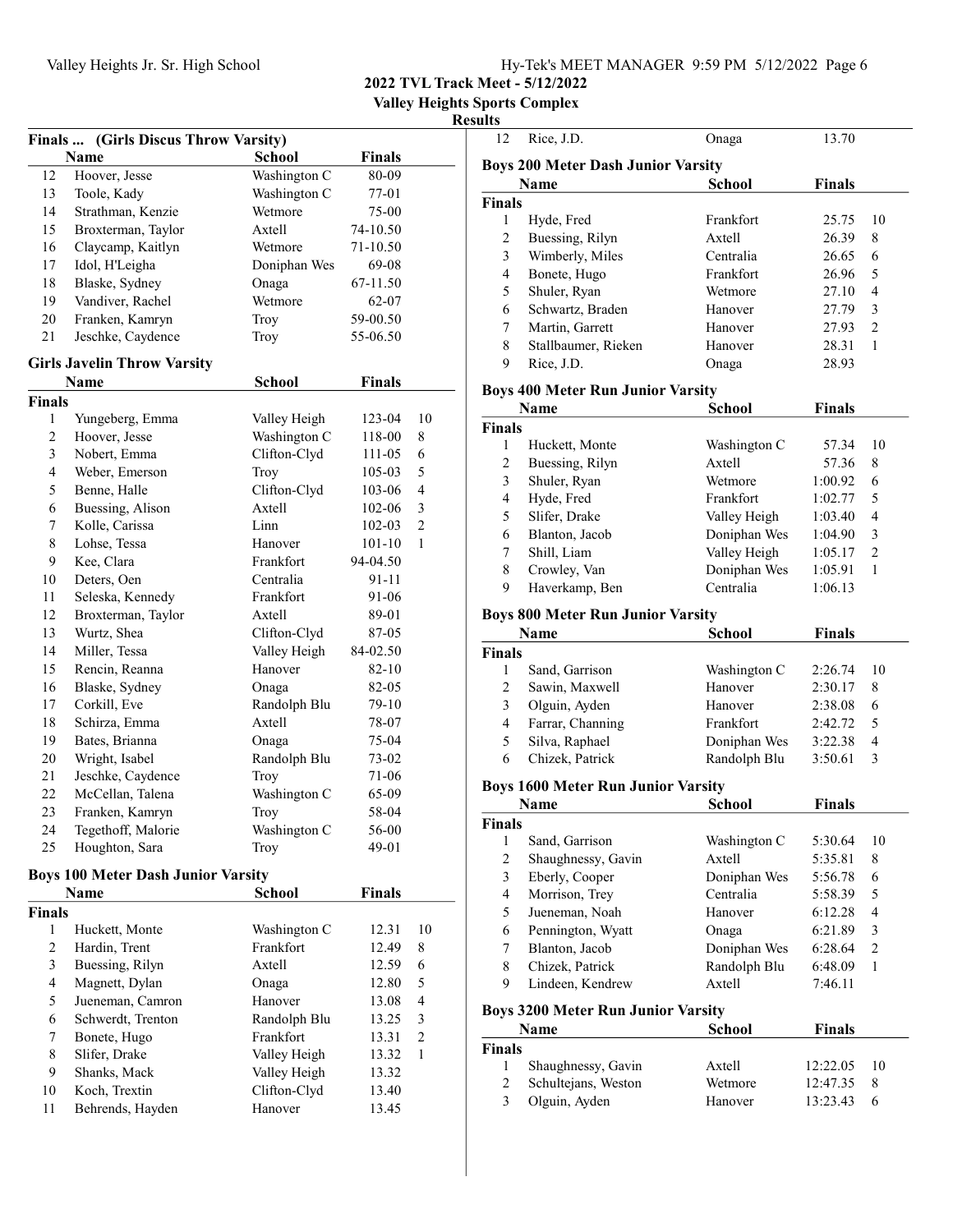| Hv-Tek's MEET MANAGER 9:59 PM $5/12/2022$ Page 7 |  |  |
|--------------------------------------------------|--|--|
|                                                  |  |  |

Valley Heights Sports Complex

### Results

| Finals  (Boys 3200 Meter Run Junior Varsity) |                                                      |                     |               |                |  |
|----------------------------------------------|------------------------------------------------------|---------------------|---------------|----------------|--|
|                                              | <b>Name</b>                                          | School              | <b>Finals</b> |                |  |
| 4                                            | Sawin, Maxwell                                       | Hanover             | 13:25.41      | 5              |  |
| 5                                            | Morrison, Trey                                       | Centralia           | 13:47.06      | 4              |  |
| 6                                            | Lindeen, Kendrew                                     | Axtell              | 16:26.09<br>3 |                |  |
|                                              |                                                      |                     |               |                |  |
|                                              | <b>Boys 110 Meter Hurdles Junior Varsity</b><br>Name | School              | <b>Finals</b> |                |  |
|                                              |                                                      |                     |               |                |  |
| <b>Finals</b><br>1                           | Nolan, Ace                                           | Valley Heigh        | 20.54         | 10             |  |
|                                              |                                                      |                     |               |                |  |
|                                              | <b>Boys 300 Meter Hurdles Junior Varsity</b>         |                     |               |                |  |
|                                              | Name                                                 | <b>School</b>       | <b>Finals</b> |                |  |
| <b>Finals</b>                                |                                                      |                     |               |                |  |
| 1                                            | Nolan, Ace                                           | Valley Heigh        | 49.38         | 10             |  |
| $\overline{c}$                               | Eberly, Cooper                                       | Doniphan Wes        | 49.81         | 8              |  |
| 3                                            | Wimberly, Miles                                      | Centralia           | 49.94         | 6              |  |
| $\overline{4}$                               | Martin, Garrett                                      | Hanover             | 50.75         | 5              |  |
|                                              | <b>Boys 4x100 Meter Relay Junior Varsity</b>         |                     |               |                |  |
|                                              | Team                                                 | <b>Relay</b>        | <b>Finals</b> |                |  |
| <b>Finals</b>                                |                                                      |                     |               |                |  |
| 1                                            | Frankfort                                            | A                   | 49.95         | 10             |  |
|                                              | 1) Farrar, Channing                                  | 2) Hardin, Trent    |               |                |  |
|                                              | 3) Bonete, Hugo                                      | 4) Hyde, Fred       |               |                |  |
| 2                                            | Hanover                                              | A                   | 51.78         | 8              |  |
|                                              | 1) Bruna, Brigham                                    | 2) Schwartz, Braden |               |                |  |
|                                              | 3) Stallbaumer, Rieken                               | 4) Jueneman, Camron |               |                |  |
| 3                                            | Centralia                                            | A                   | 53.11         | 6              |  |
|                                              | 1) Wimberly, Miles                                   | 2) Morrison, Trey   |               |                |  |
|                                              | 3) Haverkamp, Ben                                    | 4) Flentie, Jacob   |               |                |  |
|                                              | <b>Boys High Jump Junior Varsity</b>                 |                     |               |                |  |
|                                              | <b>Name</b>                                          | <b>School</b>       | <b>Finals</b> |                |  |
| <b>Finals</b>                                |                                                      |                     |               |                |  |
| 1                                            | Slifer, Drake                                        | Valley Heigh        | J5-02.00      | 9              |  |
| 1                                            | Rice, J.D.                                           | Onaga               | J5-02.00      | 9              |  |
| 3                                            | Martin, Garrett                                      | Hanover             | $J5-02.00$    | 6              |  |
|                                              | <b>Boys Pole Vault Junior Varsity</b>                |                     |               |                |  |
|                                              | Name                                                 | School              | Finals        |                |  |
| <b>Finals</b>                                |                                                      |                     |               |                |  |
| 1                                            | Flentie, Jacob                                       | Centralia           | 9-06.00       | 10             |  |
| $\overline{2}$                               | Haverkamp, Ben                                       | Centralia           | 8-00.00       | 8              |  |
|                                              |                                                      |                     |               |                |  |
|                                              | <b>Boys Long Jump Junior Varsity</b>                 |                     |               |                |  |
|                                              | Name                                                 | <b>School</b>       | <b>Finals</b> |                |  |
| <b>Finals</b>                                |                                                      |                     |               |                |  |
| 1                                            | Huckett, Monte                                       | Washington C        | 20-02.00      | 10             |  |
| 2                                            | Hardin, Trent                                        | Frankfort           | 18-03.00      | 8              |  |
| 3                                            | Buessing, Rilyn                                      | Axtell              | 18-00.00      | 6              |  |
| $\overline{\mathbf{4}}$                      | Rice, J.D.                                           | Onaga               | 17-10.25      | 5              |  |
| 5                                            | Jueneman, Camron                                     | Hanover             | 17-08.00      | 4              |  |
| 6                                            | Shanks, Mack                                         | Valley Heigh        | 17-00.00      | 3              |  |
| 7                                            | Bruna, Brigham                                       | Hanover             | 16-09.75      | $\overline{c}$ |  |
| 8                                            | Martin, Garrett                                      | Hanover             | 16-06.50      | 1              |  |

|        | Name                | <b>School</b> | <b>Finals</b> |     |
|--------|---------------------|---------------|---------------|-----|
| Finals |                     |               |               |     |
|        | Hardin, Trent       | Frankfort     | 38-11.00      | -10 |
| 2      | Jueneman, Camron    | Hanover       | 37-10.00      | 8   |
| 3      | Nolan, Ace          | Valley Heigh  | 36-10.00      | 6   |
| 4      | Flentie, Jacob      | Centralia     | 36-09.50      | 5   |
| 5      | Bruna, Brigham      | Hanover       | 36-05.50      | 4   |
| 6      | Stallbaumer, Rieken | Hanover       | 36-02.00      | 3   |

## Boys Shot Put Junior Varsity

| Name          |                    | <b>School</b> | <b>Finals</b> |    |
|---------------|--------------------|---------------|---------------|----|
| <b>Finals</b> |                    |               |               |    |
| 1             | Nobert, James      | Clifton-Clyd  | 38-04.00      | 10 |
| 2             | Tice, Nathaniel    | Washington C  | 35-11.00      | 8  |
| 3             | Rutledge, Elijah   | Washington C  | 35-06.00      | 6  |
| 4             | Cardenas, Octavien | Washington C  | 34-10.50      | 5  |
| 5             | Backman, Sam       | Frankfort     | 33-00.00      | 4  |
| 6             | Silva, Daniel      | Doniphan Wes  | 31-11.00      | 3  |
| 7             | Schlabach, Ayden   | Hanover       | 31-00.50      | 2  |
| 8             | Helmerichs, Devin  | Frankfort     | 30-08.00      | 1  |
| 9             | Cook, Patrick      | Hanover       | 30-00.00      |    |
| 10            | Magnett, Dylan     | Onaga         | 29-08.50      |    |
| 11            | Olson, Will        | Linn          | 29-04.00      |    |
| 12            | Luppen, Dean       | Hanover       | 28-01.00      |    |
| 13            | Hill, Garrett      | Washington C  | 22-02.00      |    |

### Boys Discus Throw Junior Varsity

| Name          |                    | School       | <b>Finals</b> |    |
|---------------|--------------------|--------------|---------------|----|
| <b>Finals</b> |                    |              |               |    |
| 1             | Cardenas, Octavien | Washington C | 107-05        | 10 |
| 2             | Walters, Gabe      | Clifton-Clyd | $92 - 03$     | 8  |
| 3             | Olson, Will        | Linn         | 87-07         | 6  |
| 4             | Schlabach, Ayden   | Hanover      | 81-04         | 5  |
| 5             | Silva, Daniel      | Doniphan Wes | 79-04         | 4  |
| 6             | Helmerichs, Devin  | Frankfort    | 78-00         | 3  |
| 7             | Magnett, Dylan     | Onaga        | $77-11$       | 2  |
| 8             | Backman, Sam       | Frankfort    | 75-04         | 1  |
| 9             | Luppen, Dean       | Hanover      | $74 - 11$     |    |
| 10            | Behrends, Hayden   | Hanover      | 74-08         |    |
| 11            | Roetter, Gabe      | Linn         | $65-10$       |    |
| 12            | Hill, Garrett      | Washington C | 54-05         |    |

### Boys Javelin Throw Junior Varsity

| Name          |                   | <b>School</b> | <b>Finals</b> |                               |
|---------------|-------------------|---------------|---------------|-------------------------------|
| <b>Finals</b> |                   |               |               |                               |
|               | Cook, Patrick     | Hanover       | 120-03        | 10                            |
| 2             | Behrends, Hayden  | Hanover       | 119-10        | 8                             |
| 3             | Slifer, Drake     | Valley Heigh  | 115-08        | 6                             |
| 4             | Nobert, Oliver    | Clifton-Clyd  | 114-07        | 5                             |
| 5             | Huckett, Monte    | Washington C  | 109-11        | 4                             |
| 6             | Haverkamp, Ben    | Centralia     | $107 - 10$    | 3                             |
| 7             | Olson, Will       | Linn          | 100-01        | $\mathfrak{D}_{\mathfrak{p}}$ |
| 8             | Roetter, Gabe     | Linn          | 98-06         |                               |
| 9             | Helmerichs, Devin | Frankfort     | $95 - 11$     |                               |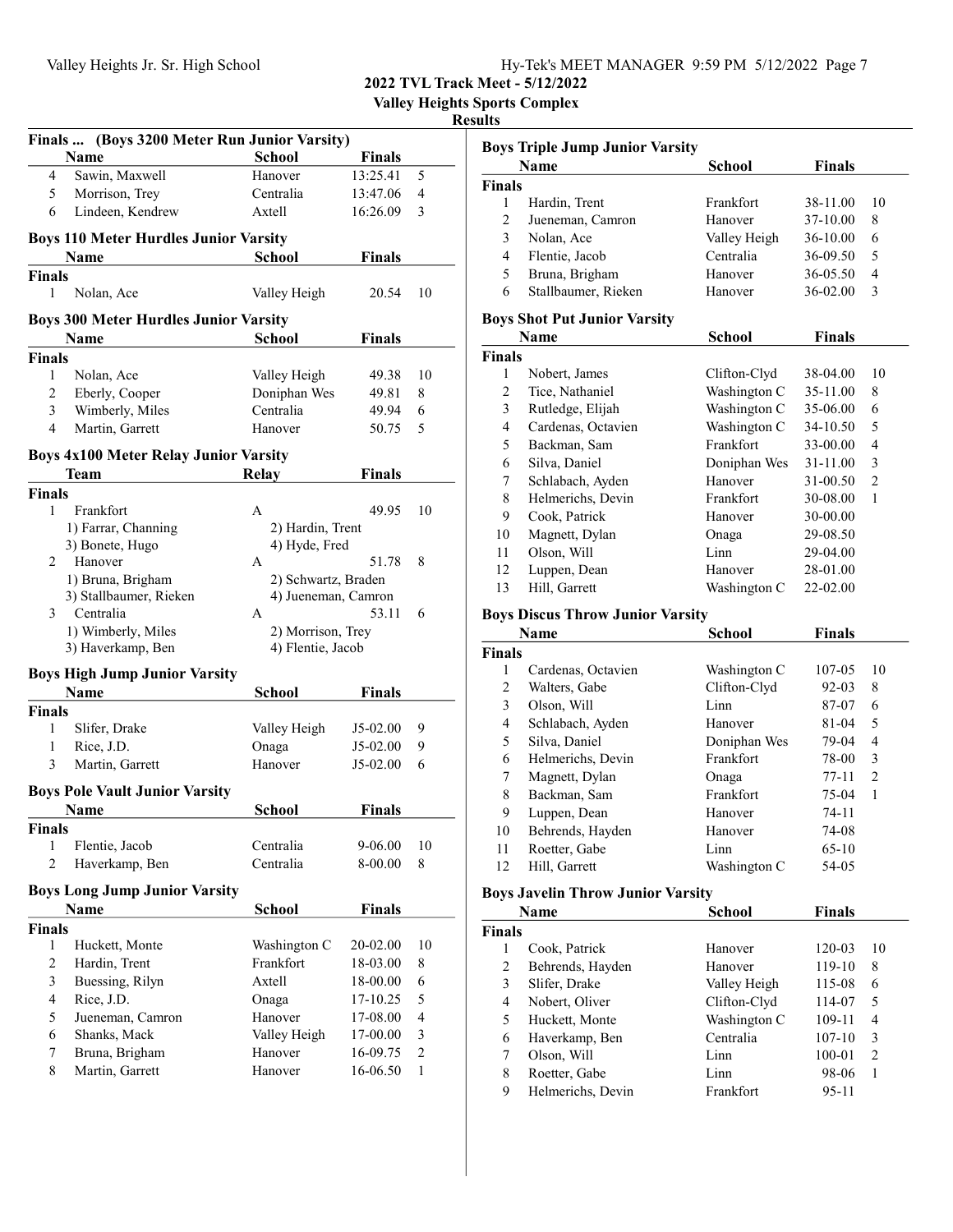| Hy-Tek's MEET MANAGER 9:59 PM 5/12/2022 Page 8 |  |  |
|------------------------------------------------|--|--|
|                                                |  |  |

Valley Heights Sports Complex

| Finals  (Boys Javelin Throw Junior Varsity) |                                    |                           |                                   |  |
|---------------------------------------------|------------------------------------|---------------------------|-----------------------------------|--|
|                                             | Name                               | <b>School</b>             | <b>Finals</b>                     |  |
| 10                                          | Magnett, Dylan                     | Onaga                     | 90-01                             |  |
| 11                                          | Walters, Gabe                      | Clifton-Clyd              | 89-08                             |  |
| 12                                          | Shaughnessy, Gavin                 | Axtell                    | 86-10                             |  |
| 13                                          | Bonete, Hugo                       | Frankfort                 | 82-11                             |  |
|                                             | <b>Boys 100 Meter Dash Varsity</b> |                           |                                   |  |
|                                             | Name                               | <b>School</b>             | <b>Prelims</b>                    |  |
|                                             | <b>Preliminaries</b>               |                           |                                   |  |
| 1                                           | L'Ecuyer, Trenton                  | Valley Heigh              | 11.26q                            |  |
| $\overline{c}$                              | Klima, Kreighton                   | Linn                      | 11.48q                            |  |
| 3                                           | Olson, Keller                      | Frankfort                 | 11.51q                            |  |
| 4                                           | Turk, Gunner                       | Linn                      | 11.80q                            |  |
| 5                                           | Spiker, Trent                      | Doniphan Wes              | 11.83q                            |  |
| 6                                           | Franken, Kole                      | Doniphan Wes              | 11.97q                            |  |
| 7                                           | Loiseau, Lane                      | Frankfort                 | 12.06q                            |  |
| 8                                           | Lackey, Michael                    | Doniphan Wes              | 12.07q                            |  |
| 9                                           | Garrison, Colby                    | Clifton-Clyd              | 12.15                             |  |
| 10                                          | Turk, Gavin                        | Linn                      | 12.16                             |  |
| 11                                          | Etherton, Christian                | Troy                      | 12.27                             |  |
| 12                                          | Armstrong, Ethan                   | Frankfort                 | 12.35                             |  |
| 13                                          | Dewalt, Jayden                     | Valley Heigh              | 12.37                             |  |
| 14                                          | Meadows, Tanner                    | Valley Heigh              | 12.64                             |  |
| 15                                          | Zenger, Trenton                    | Washington C              | 12.68                             |  |
| 16                                          | Fulkerson, Grant                   | Wetmore                   | 12.79                             |  |
| 17                                          | Barnett, Andrew                    | Troy                      | 13.34                             |  |
| 18                                          | Rutledge, Elijah                   | Washington C              | 13.42                             |  |
|                                             |                                    |                           |                                   |  |
|                                             |                                    |                           |                                   |  |
|                                             | <b>Boys 100 Meter Dash Varsity</b> |                           |                                   |  |
|                                             | Name                               | <b>School</b>             | <b>Finals</b>                     |  |
| <b>Finals</b>                               |                                    |                           |                                   |  |
| 1                                           | L'Ecuyer, Trenton                  | Valley Heigh              | 11.10<br>10                       |  |
| $\overline{c}$                              | Olson, Keller                      | Frankfort                 | 11.14<br>8                        |  |
| 3                                           | Klima, Kreighton                   | Linn                      | 11.36<br>6                        |  |
| $\overline{\mathbf{4}}$                     | Spiker, Trent                      | Doniphan Wes              | 5<br>11.56                        |  |
| 5                                           | Turk, Gunner                       | Linn                      | $\overline{\mathcal{L}}$<br>11.62 |  |
| 6                                           | Franken, Kole                      | Doniphan Wes              | 3<br>11.86                        |  |
| 7                                           | Loiseau, Lane                      | Frankfort                 | $\overline{c}$<br>11.94           |  |
| $\,$ 8 $\,$                                 | Lackey, Michael                    | Doniphan Wes              | $\mathbf{1}$<br>11.96             |  |
|                                             | <b>Boys 200 Meter Dash Varsity</b> |                           |                                   |  |
|                                             | Name                               | School                    | <b>Prelims</b>                    |  |
|                                             | <b>Preliminaries</b>               |                           |                                   |  |
| 1                                           | L'Ecuyer, Trenton                  | Valley Heigh              | 23.58q                            |  |
| $\overline{c}$                              | Hill, Hunter                       | Washington C              | 23.83q                            |  |
| 3                                           | Schmelzle, Brandon                 | Axtell                    | 24.05q                            |  |
| 4                                           | Turk, Gunner                       | Linn                      | 24.16q                            |  |
| 5                                           | Spiker, Trent                      | Doniphan Wes              | 24.62q                            |  |
| 6                                           | Reed, Drayden                      | Clifton-Clyd              | 25.26q                            |  |
| 7                                           | Pleasant, Jaylyn                   | Randolph Blu              | 25.53q                            |  |
| 8                                           | Graff, Tregan                      | Hanover                   | 25.64q                            |  |
| 9                                           | Franken, Kole                      | Doniphan Wes              | 25.67                             |  |
| 10                                          | Fulkerson, Grant                   | Wetmore                   | 25.93                             |  |
| 11<br>12                                    | Windmeyer, Kelby<br>Blagg, Nick    | Doniphan Wes<br>Centralia | 26.07<br>26.49                    |  |

| 13                      | Steinlage, Will                            | Centralia     | 26.63         |                         |
|-------------------------|--------------------------------------------|---------------|---------------|-------------------------|
| 14                      | Meadows, Tanner                            | Valley Heigh  | 27.72         |                         |
|                         |                                            |               |               |                         |
|                         | <b>Boys 200 Meter Dash Varsity</b><br>Name | <b>School</b> | <b>Finals</b> |                         |
| <b>Finals</b>           |                                            |               |               |                         |
| 1                       | L'Ecuyer, Trenton                          | Valley Heigh  | 22.96         | 10                      |
| 2                       | Turk, Gunner                               | Linn          | 23.61         | 8                       |
| 3                       | Schmelzle, Brandon                         | Axtell        | 23.79         | 6                       |
| 4                       | Spiker, Trent                              | Doniphan Wes  | 23.88         | 5                       |
| 5                       | Hill, Hunter                               | Washington C  | 24.36         | 4                       |
| 6                       | Reed, Drayden                              | Clifton-Clyd  | 25.12         | $\mathfrak{Z}$          |
| 7                       | Pleasant, Jaylyn                           | Randolph Blu  | 25.31         | $\mathfrak{2}$          |
|                         |                                            |               |               |                         |
|                         | <b>Boys 400 Meter Run Varsity</b>          |               |               |                         |
|                         | Name                                       | <b>School</b> | <b>Finals</b> |                         |
| <b>Finals</b>           |                                            |               |               |                         |
| 1                       | Hill, Hunter                               | Washington C  | 52.21         | 10                      |
| 2                       | Windmeyer, Kelby                           | Doniphan Wes  | 53.07         | 8                       |
| 3                       | Garrison, Colby                            | Clifton-Clyd  | 53.56         | 6                       |
| $\overline{4}$          | Gray, Logan                                | Valley Heigh  | 53.59         | 5                       |
| 5                       | Alvarado, Kevin                            | Linn          | 55.15         | 4                       |
| 6                       | Tanking, Reese                             | Centralia     | 55.39         | 3                       |
| 7                       | Zoeller, Skyler                            | Randolph Blu  | 56.64         | $\overline{c}$          |
| 8                       | Nemecheck, Hudson                          | Valley Heigh  | 56.86         | 1                       |
| 9                       | Simmons, Braden                            | Doniphan Wes  | 57.94         |                         |
| 10                      | Fulkerson, Grant                           | Wetmore       | 57.96         |                         |
| 11                      | Weeks, Brayden                             | Randolph Blu  | 1:01.20       |                         |
| 12                      | Flentie, Jacob                             | Centralia     | 1:04.21       |                         |
| 13                      | Rutledge, Elijah                           | Washington C  | 1:13.04       |                         |
|                         | <b>Boys 800 Meter Run Varsity</b>          |               |               |                         |
|                         | <b>Name</b>                                | <b>School</b> | <b>Finals</b> |                         |
| <b>Finals</b>           |                                            |               |               |                         |
| 1                       | Buessing, Grady                            | Axtell        | 2:01.97       | 10                      |
| 2                       | Bloom, Eric                                | Wetmore       | 2:05.81       | 8                       |
| 3                       | Parker, Caden                              | Valley Heigh  | 2:09.03       | 6                       |
| 4                       | Deitweiler, Isaac                          | Axtell        | 2:14.18       | 5                       |
| 5                       | Czapanskiy, Colton                         | Clifton-Clyd  | 2:17.59       | 4                       |
| 6                       | Ohlde, Conner                              | Linn          | 2:18.31       | 3                       |
| 7                       | Heideman, Henry                            | Centralia     | 2:19.50       | 2                       |
| 8                       | Koelling, Landon                           | Onaga         | 2:20.92       | 1                       |
| 9                       | Skocny, Jack                               | Clifton-Clyd  | 2:22.28       |                         |
| 10                      | Koch, Parker                               | Centralia     | 2:24.49       |                         |
|                         | <b>Boys 1600 Meter Run Varsity</b>         |               |               |                         |
|                         | Name                                       | School        | <b>Finals</b> |                         |
| <b>Finals</b>           |                                            |               |               |                         |
| 1                       | Buessing, Grady                            | Axtell        | 4:49.45       | 10                      |
| 2                       | Hanzlicek, Colby                           | Wetmore       | 4:53.92       | 8                       |
| 3                       | Buessing, Evan                             | Axtell        | 5:03.44       | 6                       |
| $\overline{\mathbf{4}}$ | Deitweiler, Isaac                          | Axtell        | 5:09.84       | 5                       |
| 5                       | Koelling, Landon                           | Onaga         | 5:16.84       | $\overline{\mathbf{4}}$ |
| 6                       | Engelken, Race                             | Centralia     | 5:29.19       | $\mathfrak{Z}$          |
| 7                       | Weeks, Brayden                             | Randolph Blu  | 5:39.62       | $\sqrt{2}$              |
| 8                       | Heideman, Brett                            | Centralia     | 5:46.83       | $\mathbf{1}$            |
|                         |                                            |               |               |                         |
|                         |                                            |               |               |                         |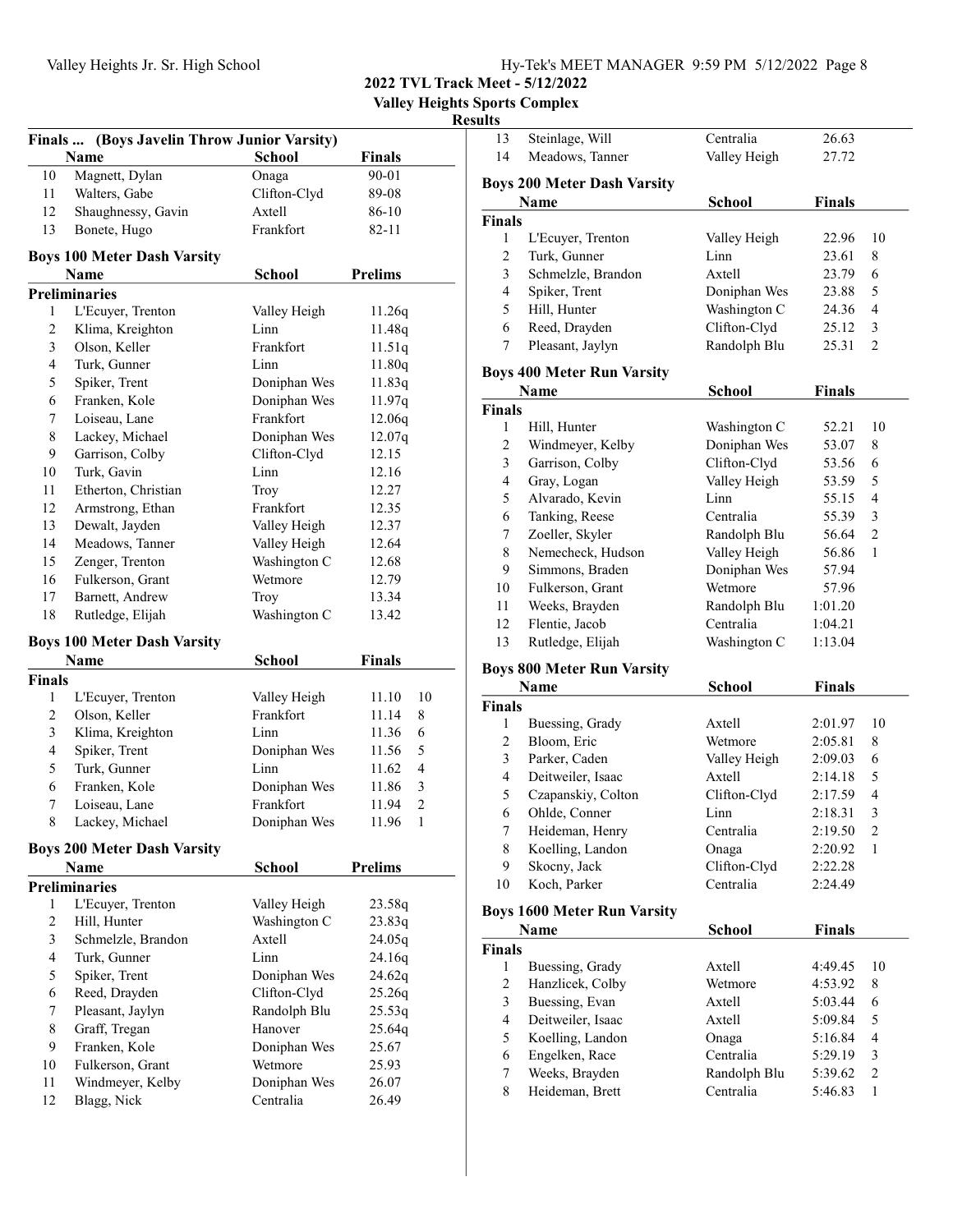| Hv-Tek's MEET MANAGER 9:59 PM 5/12/2022 Page 9 |  |  |
|------------------------------------------------|--|--|
|                                                |  |  |

Valley Heights Sports Complex

#### Results

| Finals  (Boys 1600 Meter Run Varsity) |                                               |                      |               |                |  |
|---------------------------------------|-----------------------------------------------|----------------------|---------------|----------------|--|
|                                       | Name                                          | <b>School</b>        | <b>Finals</b> |                |  |
| 9                                     | Cross, Carson                                 | Centralia            | 6:21.33       |                |  |
| 10                                    | Barnett, Andrew                               | Troy                 | 6:29.85       |                |  |
| 11                                    | Graff, Trevor                                 | Hanover              | 6:57.35       |                |  |
|                                       | <b>Boys 3200 Meter Run Varsity</b>            |                      |               |                |  |
|                                       | Name                                          | School               | <b>Finals</b> |                |  |
| <b>Finals</b>                         |                                               |                      |               |                |  |
| 1                                     | Hanzlicek, Colby                              | Wetmore              | 10:32.26      | 10             |  |
| 2                                     | Buessing, Blaise                              | Axtell               | 10:54.92      | 8              |  |
| 3                                     | Buessing, Evan                                | Axtell               | 11:25.55      | 6              |  |
| 4                                     | Smith, Connor                                 | Frankfort            | 11:53.88      | 5              |  |
| 5                                     | Engelken, Race                                | Centralia            | 12:13.62      | 4              |  |
| 6                                     | Winter, Jackson                               | Clifton-Clyd         | 12:19.14      | 3              |  |
| 7                                     | Morton, Eli                                   | Frankfort            | 13:17.98      | $\overline{2}$ |  |
|                                       |                                               |                      |               |                |  |
|                                       | <b>Boys 110 Meter Hurdles Varsity</b>         |                      |               |                |  |
|                                       | <b>Name</b>                                   | <b>School</b>        | <b>Finals</b> |                |  |
| <b>Finals</b>                         |                                               |                      |               |                |  |
| 1                                     | Myers, Casey                                  | Onaga                | 17.11         | 10             |  |
| 2                                     | Lawson, Braxton                               | Clifton-Clyd         | 17.84         | 8              |  |
| 3                                     | Scheibe, Noah                                 | Axtell               | 20.59         | 6              |  |
| 4                                     | Schell, Mack                                  | Frankfort            | 21.18         | 5              |  |
| 5                                     | Keller, Wyatt                                 | Frankfort            | 21.49         | $\overline{4}$ |  |
| 6                                     | Thompson, Nick                                | Centralia            | 21.97         | 3              |  |
|                                       | <b>Boys 300 Meter Hurdles Varsity</b>         |                      |               |                |  |
|                                       | Name                                          | <b>School</b>        | <b>Finals</b> |                |  |
| <b>Finals</b>                         |                                               |                      |               |                |  |
| 1                                     | Skocny, Jett                                  | Clifton-Clyd         | 42.44         | 10             |  |
| 2                                     | Myers, Casey                                  | Onaga                | 43.15         | 8              |  |
| 3                                     | Broxterman, Eli                               | Axtell               | 44.24         | 6              |  |
| $\overline{4}$                        | Etherton, Christian                           | <b>Troy</b>          | 46.02         | 5              |  |
| 5                                     | Lawson, Braxton                               | Clifton-Clyd         | 46.24         | 4              |  |
| 6                                     | Keller, Jett                                  | Frankfort            | 49.31         | 3              |  |
| 7                                     | Scheibe, Noah                                 | Axtell               | 52.90         | $\overline{c}$ |  |
|                                       |                                               |                      |               |                |  |
|                                       | <b>Boys 4x100 Meter Relay Varsity</b><br>Team | Relay                | <b>Finals</b> |                |  |
| Finals                                |                                               |                      |               |                |  |
| 1                                     | Frankfort                                     | A                    | 44.63         | 10             |  |
|                                       | 1) Armstrong, Ethan                           | 2) Rogers, Cody      |               |                |  |
|                                       | 3) Dalinghaus, Caden                          | 4) Olson, Keller     |               |                |  |
| 2                                     | Doniphan West                                 | A                    | 44.77         | 8              |  |
|                                       | 1) Lackey, Michael                            | 2) Windmeyer, Kelby  |               |                |  |
|                                       | 3) Franken, Kole                              | 4) Spiker, Trent     |               |                |  |
| 3                                     | Linn                                          | A                    | 45.55         | 6              |  |
|                                       | 1) Klima, Kreighton                           | 2) Turk, Gavin       |               |                |  |
|                                       | 3) Alvarado, Kevin                            | 4) Turk, Gunner      |               |                |  |
| 4                                     | Valley Heights                                | А                    | 45.63         | 5              |  |
|                                       | 1) Gray, Logan                                | 2) Claycamp, Trayton |               |                |  |
|                                       | 3) Parker, Caden                              | 4) L'Ecuyer, Trenton |               |                |  |
| 5                                     | Clifton-Clyde                                 | А                    | 45.67         | 4              |  |
|                                       | 1) Garrison, Colby                            | 2) Long, Trent       |               |                |  |
|                                       | 3) Slater, Maison                             | 4) Skocny, Jett      |               |                |  |
|                                       |                                               |                      |               |                |  |

| uw<br>6       | Hanover                               | A            | 46.96                 | 3              |
|---------------|---------------------------------------|--------------|-----------------------|----------------|
|               | 1) Jueneman, Emmitt                   |              | 2) Doebele, Philip    |                |
|               | 3) Graff, Tregan                      |              | 4) Zarybnicky, Joshua |                |
|               | <b>Boys 4x400 Meter Relay Varsity</b> |              |                       |                |
|               | Team                                  | Relay        | <b>Finals</b>         |                |
| <b>Finals</b> |                                       |              |                       |                |
| 1             | Axtell                                | A            | 3:35.47               | 10             |
|               | 1) Schmelzle, Brandon                 |              | 2) Broxterman, Eli    |                |
|               | 3) Deitweiler, Isaac                  |              | 4) Buessing, Grady    |                |
| 2             | Valley Heights                        | A            | 3:36.83               | 8              |
|               | 1) L'Ecuyer, Trenton                  |              | 2) Parker, Caden      |                |
|               | 3) Claycamp, Trayton                  |              | 4) Gray, Logan        |                |
| 3             | Clifton-Clyde                         | A            | 3:41.02               | 6              |
|               | 1) Garrison, Colby                    |              | 2) Skocny, Jett       |                |
|               | 3) Koch, Tee                          |              | 4) Slater, Maison     |                |
| 4             | Frankfort                             | A            | 3:41.77               | 5              |
|               | 1) Dalinghaus, Caden                  |              | 2) Loiseau, Lane      |                |
|               | 3) Armstrong, Brock                   |              | 4) Gros, Samuel       |                |
| 5             | Linn                                  | A            | 3:42.26               | 4              |
|               | 1) Turk, Gunner                       |              | 2) Klima, Kreighton   |                |
|               | 3) Ohlde, Conner                      |              | 4) Alvarado, Kevin    |                |
| 6             | Doniphan West                         | A            | 3:46.81               | 3              |
|               | 1) Johnson, Creighton                 |              | 2) Simmons, Braden    |                |
|               | 3) Windmeyer, Kelby                   |              | 4) Spiker, Trent      |                |
| 7             | Centralia                             | $\mathsf{A}$ | 4:02.13               | $\overline{c}$ |
|               | 1) Tanking, Reese                     |              | 2) Koch, Parker       |                |
|               | 3) Heideman, Henry                    |              | 4) Reinecke, Brock    |                |
|               | <b>Boys 4x800 Meter Relay Varsity</b> |              |                       |                |

#### Boys 4x800 Meter Relay Varsity

|               | <b>Team</b>                   | <b>Relay</b>       | <b>Finals</b>         |    |
|---------------|-------------------------------|--------------------|-----------------------|----|
| <b>Finals</b> |                               |                    |                       |    |
| 1             | Axtell                        | A                  | 9:01.60               | 10 |
|               | 1) Deitweiler, Isaac          | 2) Buessing, Evan  |                       |    |
|               | 3) Heinen, Daltyn             | 4) Buessing, Grady |                       |    |
| 2             | Valley Heights                | A                  | 9:10.61               | 8  |
|               | 1) Claycamp, Trayton          |                    | 2) Nemecheck, Hudson  |    |
|               | 3) Gray, Logan                | 4) Parker, Caden   |                       |    |
| 3             | Centralia                     | A                  | 9:35.20               | 6  |
|               | 1) Heideman, Henry            | 2) Koch, Parker    |                       |    |
|               | 3) Heideman, Brett            | 4) Reinecke, Brock |                       |    |
| 4             | Frankfort                     | $\mathsf{A}$       | 9:39.55               | 5  |
|               | 1) Keller, Jett               | 2) Gros, Samuel    |                       |    |
|               | 3) Smith, Ty                  | 4) Smith, Connor   |                       |    |
| 5             | Clifton-Clyde                 | A                  | 9:42.69               | 4  |
|               | 1) Koch, Brodin               | 2) Skocny, Jack    |                       |    |
|               | 3) Winter, Jackson            |                    | 4) Czapanskiy, Colton |    |
| 6             | Randolph Blue Valley          | A                  | 10:18.90              | 3  |
|               | 1) Pleasant, Jaylyn           | 2) Schanks, Logan  |                       |    |
|               | 3) Weeks, Brayden             | 4) Zoeller, Skyler |                       |    |
|               | <b>Boys High Jump Varsity</b> |                    |                       |    |
|               | <b>Name</b>                   | School             | <b>Finals</b>         |    |
| <b>Finals</b> |                               |                    |                       |    |
| 1             | Myers, Casey                  | Onaga              | $J5-10.00$            | 10 |
| 2             | Skocny, Jack                  | Clifton-Clyd       | J5-08.00              | 8  |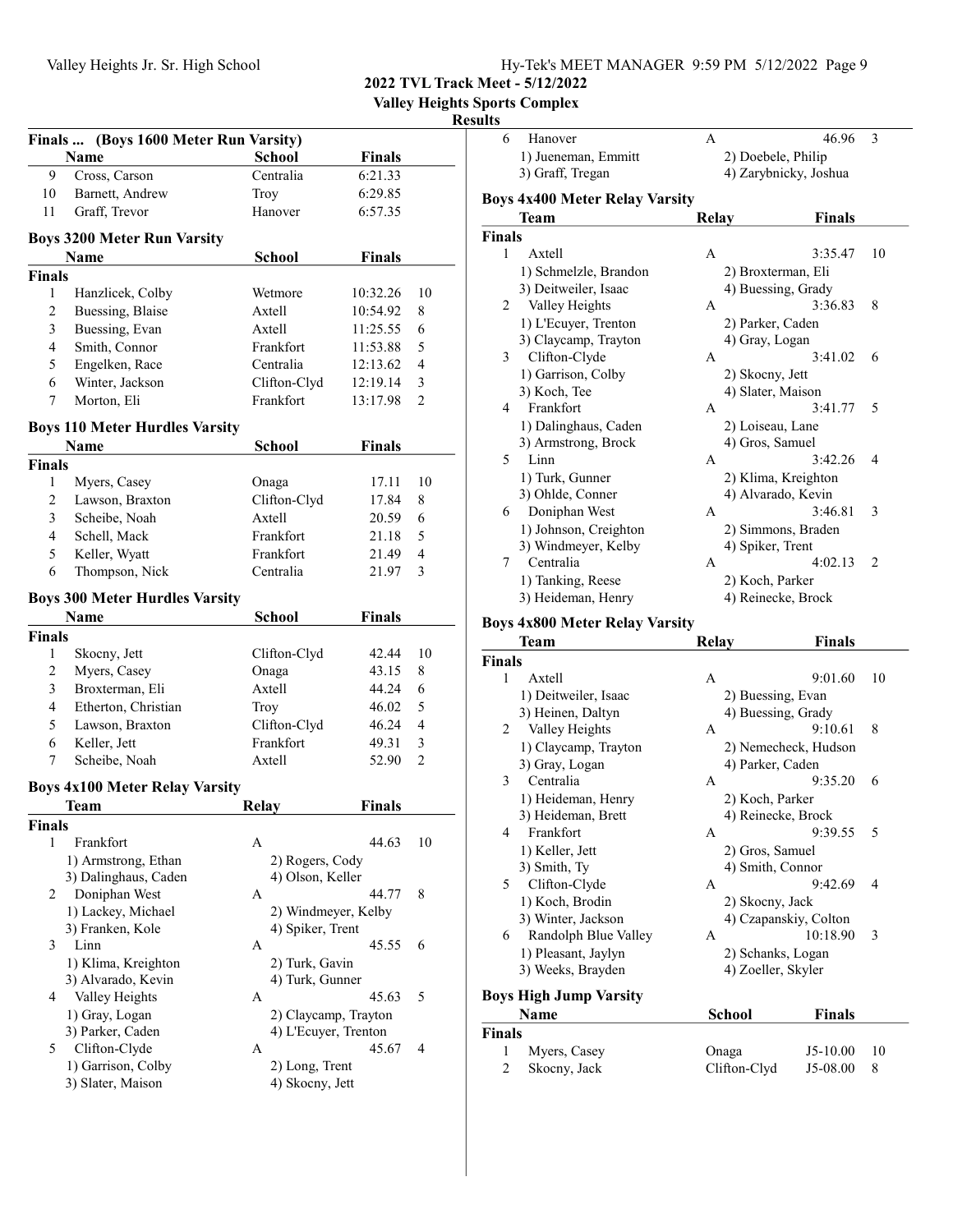Valley Heights Sports Complex

#### Results

| Finals  (Boys High Jump Varsity) |                                 |               |               |                |  |  |
|----------------------------------|---------------------------------|---------------|---------------|----------------|--|--|
|                                  | Name                            | <b>School</b> | <b>Finals</b> |                |  |  |
| 3                                | Loiseau, Lane                   | Frankfort     | J5-06.00      | 6              |  |  |
| 4                                | Fahey, Payton                   | Clifton-Clyd  | J5-06.00      | 5              |  |  |
| 5                                | Skocny, Jett                    | Clifton-Clyd  | J5-06.00      | $\overline{4}$ |  |  |
| 6                                | Bowe, Gannon                    | Troy          | J5-02.00      | 3              |  |  |
|                                  | <b>Boys Pole Vault Varsity</b>  |               |               |                |  |  |
|                                  | Name                            | School        | Finals        |                |  |  |
| <b>Finals</b>                    |                                 |               |               |                |  |  |
| 1                                | Ronnebaum, Derek                | Centralia     | 12-06.00      | 10             |  |  |
| $\mathfrak{2}$                   | Koch, Tee                       | Clifton-Clyd  | 12-00.00      | 8              |  |  |
| 3                                | Fahey, Payton                   | Clifton-Clyd  | 11-00.00      | 6              |  |  |
| 4                                | Scheibe, Noah                   | Axtell        | J10-06.00     | 5              |  |  |
| 5                                | Dewalt, Jayden                  | Valley Heigh  | J10-06.00     | 4              |  |  |
| 6                                | Smith, Ty                       | Frankfort     | J9-06.00      | 2.5            |  |  |
| 6                                | Armstrong, Brock                | Frankfort     | J9-06.00      | 2.5            |  |  |
| 7                                | Koch, Brodin                    | Clifton-Clyd  | J9-06.00      | 1              |  |  |
| ---                              | Smith, Connor                   | Frankfort     | NΗ            |                |  |  |
|                                  | <b>Boys Long Jump Varsity</b>   |               |               |                |  |  |
|                                  | <b>Name</b>                     | School        | <b>Finals</b> |                |  |  |
| Finals                           |                                 |               |               |                |  |  |
| 1                                | Jueneman, Emmitt                | Hanover       | 22-03.25      | 10             |  |  |
| $\sqrt{2}$                       | Tanking, Reese                  | Centralia     | 21-11.25      | 8              |  |  |
| 3                                | Rogers, Cody                    | Frankfort     | 21-07.00      | 6              |  |  |
| 4                                | Schmelzle, Brandon              | Axtell        | 20-11.25      | 5              |  |  |
| 5                                | Alvarado, Kevin                 | Linn          | 20-06.25      | 4              |  |  |
| 6                                | Klima, Kreighton                | Linn          | 20-04.25      | 3              |  |  |
| 7                                | Bloom, Eric                     | Wetmore       | 19-06.00      | $\overline{2}$ |  |  |
| 8                                | Dalinghaus, Caden               | Frankfort     | 19-01.50      | 1              |  |  |
| 9                                | Slater, Maison                  | Clifton-Clyd  | 19-00.00      |                |  |  |
| 10                               | Olson, Keller                   | Frankfort     | 18-11.50      |                |  |  |
| 11                               | Norris, Jeritt                  | Troy          | 18-08.50      |                |  |  |
| 12                               | Meadows, Tanner                 | Valley Heigh  | 18-06.50      |                |  |  |
| 13                               | Fulkerson, Grant                | Wetmore       | 18-02.75      |                |  |  |
| 14                               | Koelling, Landon                | Onaga         | 17-02.50      |                |  |  |
| 15                               | Reed, Drayden                   | Clifton-Clyd  | 16-02.00      |                |  |  |
| 16                               | Morris, Brogan                  | Troy          | 16-00.00      |                |  |  |
| 17                               | Heideman, Henry                 | Centralia     | 15-11.00      |                |  |  |
|                                  | <b>Boys Triple Jump Varsity</b> |               |               |                |  |  |
|                                  | <b>Name</b>                     | <b>School</b> | <b>Finals</b> |                |  |  |
| <b>Finals</b>                    |                                 |               |               |                |  |  |
| 1                                | Jueneman, Emmitt                | Hanover       | 44-09.50      | 10             |  |  |
| $\overline{c}$                   | Dalinghaus, Caden               | Frankfort     | 44-02.50      | 8              |  |  |
| 3                                | Rogers, Cody                    | Frankfort     | 42-10.50      | 6              |  |  |
| $\overline{4}$                   | Carls, Jacob                    | Wetmore       | 42-04.00      | 5              |  |  |
| 5                                | Schmelzle, Brandon              | Axtell        | 41-10.00      | 4              |  |  |
| 6                                | Norris, Jeritt                  | Troy          | 41-01.50      | 3              |  |  |
| 7                                | Zoeller, Skyler                 | Randolph Blu  | 41-00.50      | $\overline{2}$ |  |  |
| 8                                | Bowe, Gannon                    | Troy          | 39-11.00      | 1              |  |  |
| 9                                | Turk, Gavin                     | Linn          | 39-10.00      |                |  |  |
| 10                               | Tanking, Reese                  | Centralia     | 38-06.50      |                |  |  |
| 11                               | Baker, Drake                    | Washington C  | 37-03.50      |                |  |  |
| 12                               | Morris, Brogan                  | Troy          | 37-01.00      |                |  |  |
|                                  |                                 |               |               |                |  |  |

| <b>Boys Shot Put Varsity</b>    |                                  |              |               |    |
|---------------------------------|----------------------------------|--------------|---------------|----|
|                                 | Name                             | School       | <b>Finals</b> |    |
| <b>Finals</b>                   |                                  |              |               |    |
| 1                               | Brandt, Zaiver                   | Frankfort    | 43-07.00      | 10 |
| 2                               | Leclair, Seth                    | Clifton-Clyd | 41-07.50      | 8  |
| 3                               | Deters, Sawyer                   | Axtell       | 40-06.00      | 6  |
| 4                               | Tice, Nathaniel                  | Washington C | 39-02.00      | 5  |
| 5                               | Hull, Xander                     | Frankfort    | 39-00.00      | 4  |
| 6                               | LeDuc, Payton                    | Washington C | 38-11.00      | 3  |
| 7                               | Wagner, Tyrel                    | Valley Heigh | 38-09.00      | 2  |
| 8                               | Strathman, Owen                  | Axtell       | 37-02.50      | 1  |
| 9                               | Nobert, James                    | Clifton-Clyd | 35-11.00      |    |
| 10                              | Thompson, Nick                   | Centralia    | 35-01.00      |    |
| 11                              | Long, Trent                      | Clifton-Clyd | 34-11.50      |    |
| 12                              | Sweet, Jacob                     | Valley Heigh | 34-08.00      |    |
| 13                              | Kern, Matthew                    | Washington C | 33-01.00      |    |
| 14                              | Buessing, Grant                  | Axtell       | 31-09.00      |    |
| 15                              | Cross, Carson                    | Centralia    | 30-05.00      |    |
| 16                              | Jones, Corbin                    | Frankfort    | 30-01.00      |    |
| 17                              | Hartman, Jack                    | Troy         | 28-07.00      |    |
|                                 | <b>Boys Discus Throw Varsity</b> |              |               |    |
| <b>Finals</b><br>Name<br>School |                                  |              |               |    |

### Finals 1 Reinecke, Brock Centralia 137-01 10 2 Tice, Nathaniel Washington C 131-07 8 3 122-05 6 Brandt, Zaiver Frankfort 4 Steinlage, Will Centralia 120-01 5 5 Deters, Sawyer 117-04 4<br>6 Wommack, Kyler Wetmore 116-01 3 Wommack, Kyler Wetmore 116-01 3 7 Henry, Braden Wetmore 115-07 2 8 Bigham, Kaison Valley Heigh 108-09 1 9 Knox, Kameron Clifton-Clyd 107-01 10 Leclair, Seth Clifton-Clyd 105-04 10 Buessing, Grant Axtell 105-04<br>12 Minori, Lorenzo Frankfort 88-04 12 88-04 Minori, Lorenzo Frankfort 13 Wagner, Tyrel Valley Heigh 85-10 14 76-03 Strathman, Owen Axtell 15 Schreiber, Landon Randolph Blu 75-09

### Boys Javelin Throw Varsity

| Name          |                   | School       | <b>Finals</b> |    |
|---------------|-------------------|--------------|---------------|----|
| <b>Finals</b> |                   |              |               |    |
| 1             | Doebele, Philip   | Hanover      | 170-04        | 10 |
| 2             | Smith, Ty         | Frankfort    | 137-09        | 8  |
| 3             | Hartman, Jack     | Troy         | 135-00        | 6  |
| 4             | Hackler, Storm    | Wetmore      | 132-02        | 5  |
| 5             | LeDuc, Payton     | Washington C | 130-06        | 4  |
| 6             | Buessing, Evan    | Axtell       | 130-01        | 3  |
| 7             | Reinecke, Brock   | Centralia    | 127-09        | 2  |
| 8             | Blagg, Nick       | Centralia    | 125-01        | 1  |
| 9             | Schreiber, Landon | Randolph Blu | 114-01        |    |
| 10            | Zenger, Trenton   | Washington C | 110-07        |    |
| 11            | Henry, Braden     | Wetmore      | 109-11        |    |
| 12            | Hull, Xander      | Frankfort    | 108-02        |    |